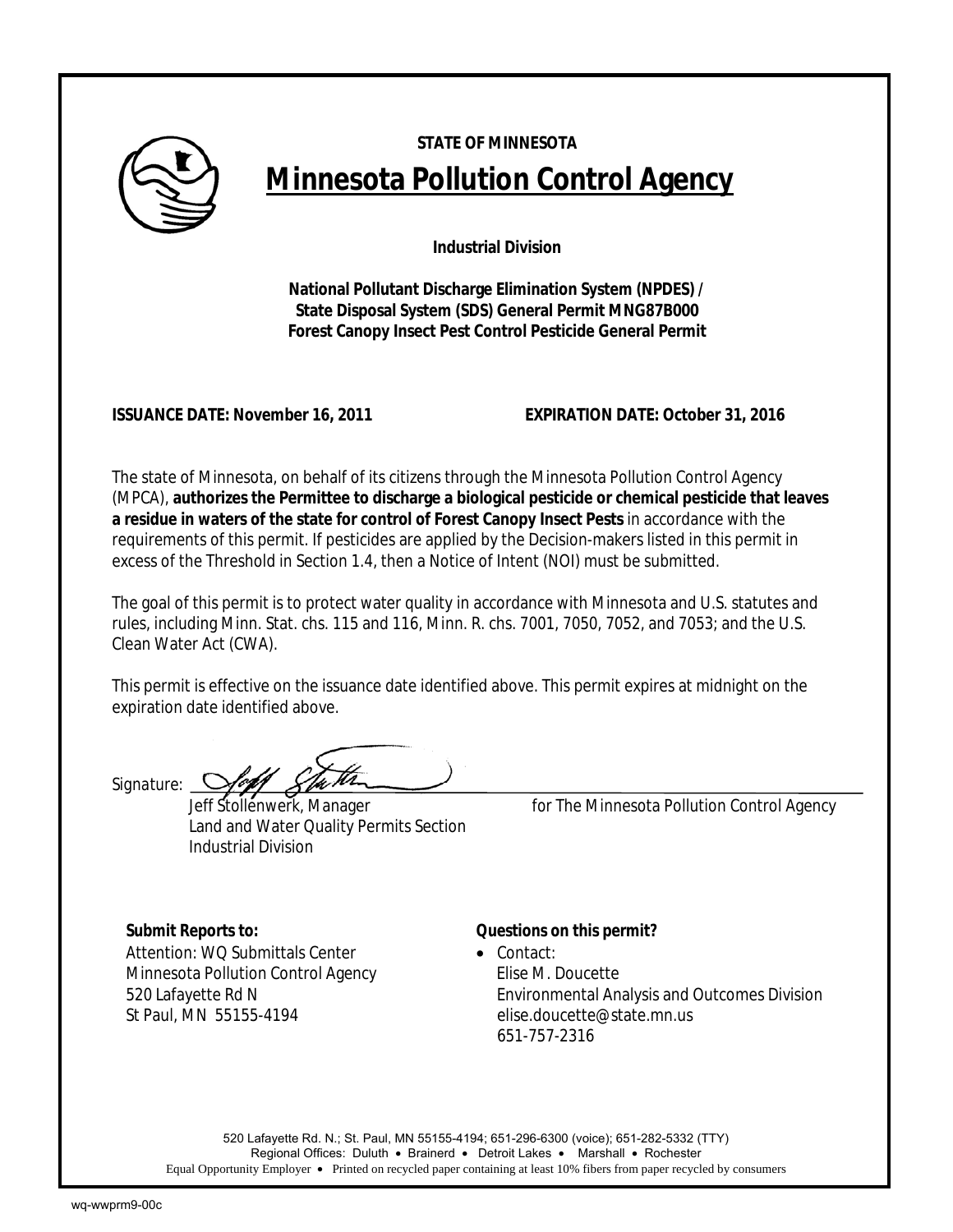# **Table of Contents**

|                | Cover Page                                                                                                                                                                                                                                                                                                                                                                           | $\mathbf{1}$                     |
|----------------|--------------------------------------------------------------------------------------------------------------------------------------------------------------------------------------------------------------------------------------------------------------------------------------------------------------------------------------------------------------------------------------|----------------------------------|
|                | <b>Table of Contents</b><br>Forest Canopy Insect Pest Control General Permit Requirements                                                                                                                                                                                                                                                                                            | $\overline{2}$                   |
| 1.<br>2.<br>3. | General Permit Applicability and Eligibility<br>Exclusions / Limitations on Coverage<br><b>Basic Requirements</b>                                                                                                                                                                                                                                                                    | 3<br>4                           |
|                | Technology-Based Effluent Limits<br>Water Quality-Based Effluent Limits<br>Site Monitoring<br>Adverse Incident Notification and Reporting for both Decision-makers and Applicators<br><b>Corrective Action</b><br>Recordkeeping                                                                                                                                                      | 4<br>5<br>5<br>6<br>8<br>8       |
| 4.             | Requirements for Decision-makers that Must Submit a Notice of Intent (NOI)<br>Authorization to Discharge Under This Permit<br><b>Technology-Based Effluent Limits</b><br><b>Pest Management Measures</b><br>Part 1: Identify the Problem<br>Part 2: Pest Management Strategies<br>Part 3: Pesticide Use                                                                              | 9<br>10                          |
|                | Pesticide Discharge Management Plan (PDMP)<br>PDMP - Team<br>PDMP - Problem and Pest Management Area Description<br>PDMP - Control Measure Description<br>PDMP - Schedules and Procedures<br>PDMP - Signature and Modifications<br>PDMP - Availability                                                                                                                               | 12                               |
|                | <b>Corrective Action Documentation</b><br>Recordkeeping<br>Recordkeeping for Large Entities<br>Annual Reporting for Large Entities<br><b>Terminating Coverage</b><br>Individual or Alternative General Permits<br>MPCA Requiring Coverage under an Individual or Alternative General Permit<br>Decision-makers Requesting Coverage under an Individual or Alternative General Permit | 14<br>15<br>15<br>15<br>16<br>17 |
| 5.<br>6.       | <b>Standard Permit Requirements</b><br><b>Permit Specific Definitions</b>                                                                                                                                                                                                                                                                                                            | 18<br>23                         |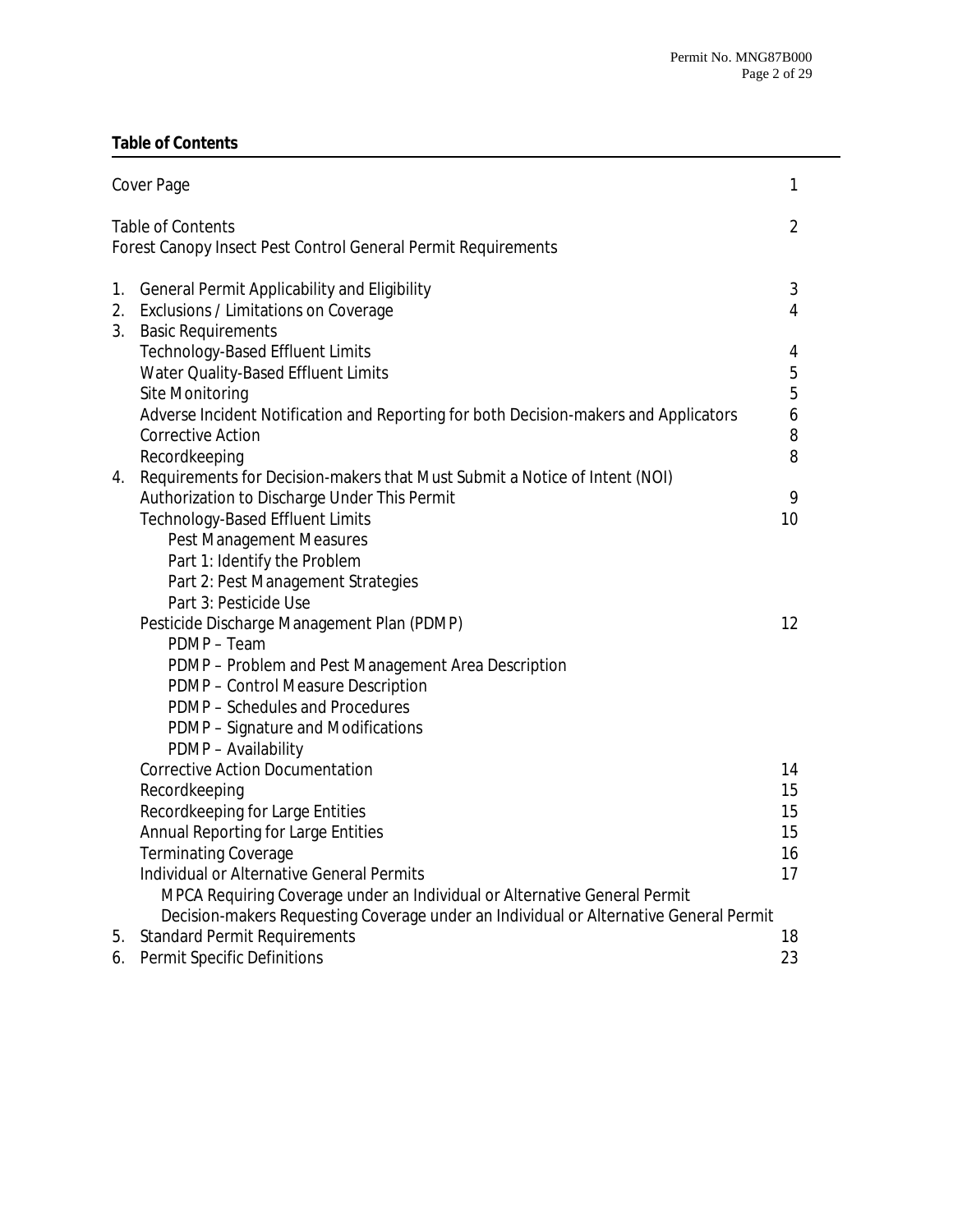#### **FOREST CANOPY INSECT PEST CONTROL GENERAL PERMIT REQUIREMENTS**

#### **1. General Permit Applicability and Eligibility**

- 1.1 This permit applies to individuals, groups, units of government, or other entities who discharge to waters of the state from the application of biological pesticides or chemical pesticides that leave a residue (hereinafter collectively "pesticides") when the pesticide application is for the control of **Forest Canopy Insect Pests.** This includes application of a pesticide over a forest canopy to control the population of a pest species, including but not limited to gypsy moths, spruce budworm, and forest tent caterpillar, where, to target the pests effectively a portion of the pesticide unavoidably will be applied over and deposited to water.
- 1.2 Individuals, groups, units of government and other entities associated with the application of pesticides which result in a discharge to a water of the state under this permit are considered Decision-makers or Applicators. For the purpose of this permit, "Decisionmaker" means any entity with control over the decision to perform pesticide applications, including the ability to modify those decisions. "Applicator" means any entity who performs the application of a pesticide or who has day-to-day control of the application (i.e., they are authorized to direct workers to carry out those activities). More than one entity (Decision-maker and/or Applicator) may be responsible for complying with this permit for any single discharge from the application of pesticides. A Decision-maker that self-applies pesticides is also considered an Applicator and must comply with applicable requirements imposed on both Applicators and Decision-makers.
- 1.3 For the purposes of this permit, both Decision-makers and Applicators are considered "Permittees" unless otherwise noted and regardless of whether a NOI is required to be submitted.
- 1.4 The following Decision-makers are required to submit a NOI under this general permit for discharges to waters of the state resulting from the application of pesticides (hereinafter "Thresholds"):

| Threshold                        |                                                                         |  |  |  |  |
|----------------------------------|-------------------------------------------------------------------------|--|--|--|--|
| <b>Forest Canopy Insect Pest</b> | All Decision-makers with a treatment area <sup>ndor</sup> of 6400 acres |  |  |  |  |
| Control                          | (10 square miles) or greater                                            |  |  |  |  |

\* "Treatment Area" means the entire area, including both land and water, where the pesticide application is intended to provide pesticidal benefits. This Threshold applies to pesticides applied by land and by air. This Threshold is cumulative and based on a calendar year total. Each application of pesticide is to be added for a cumulative total to compare with the Threshold.

- 1.5 The following discharges, consistent with the permit eligibility provisions in Section 1.1, are automatically authorized by the issuance date of this permit:
	- a. Eligible discharges made prior to the Notice of Intent submission deadline in Section 4.2.
	- b. Eligible discharges that result from the application of a pesticide as part of pesticide research and development, as defined in Section 6.39.
	- c. Eligible discharges for which submission of an NOI is not required.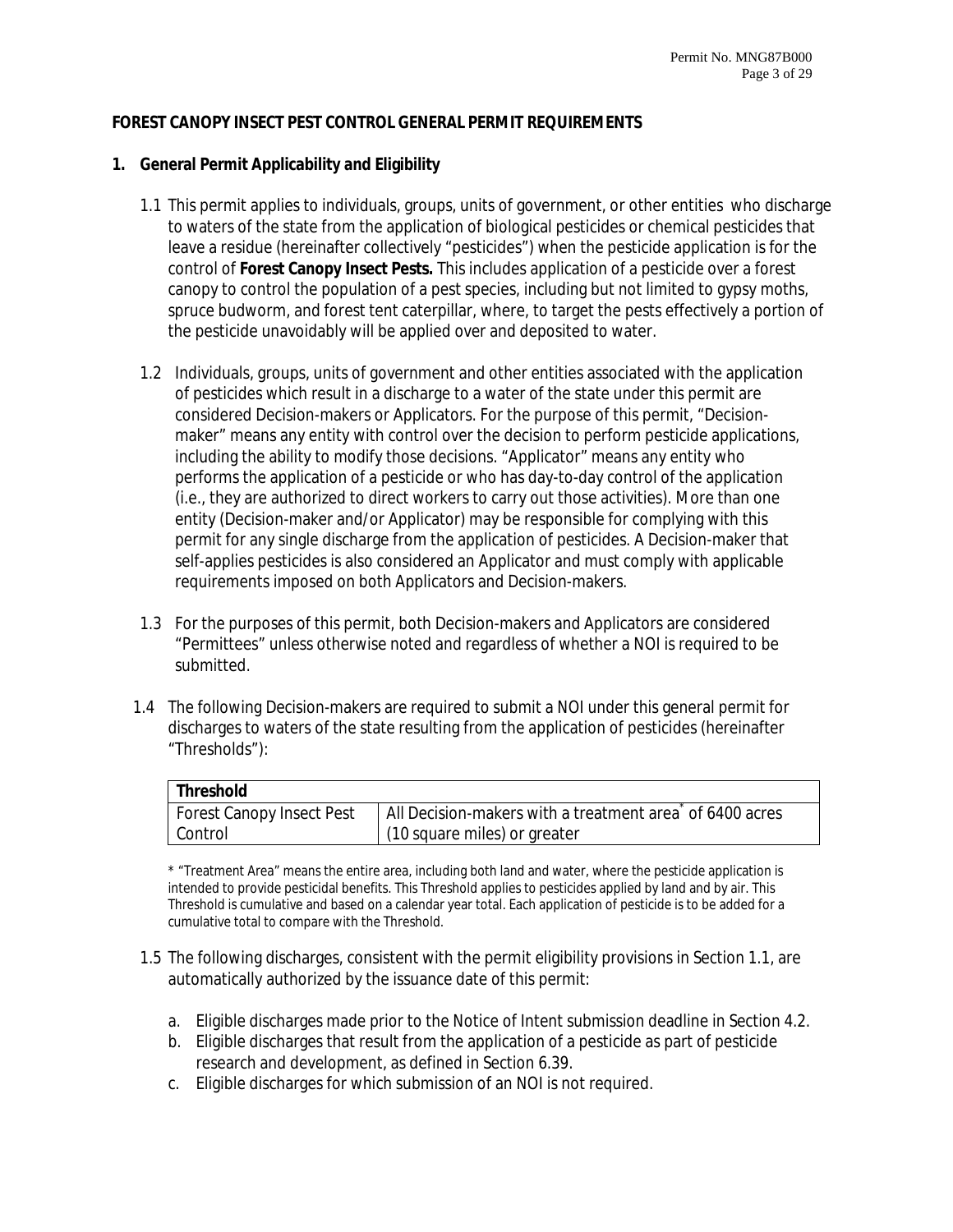However, these discharges are still required to comply with the minimum requirements of this permit as defined in Section 3 (Basic Requirements) and Section 5 (Standard Permit Requirements).

- 1.6 For Decision-makers required to submit a NOI, see Sections 4.1-4.5 for timing of submittal and authorization to discharge.
- 1.7 Decision-makers and Applicators covered under this permit that are not required to submit a NOI are terminated from permit coverage when they no longer have a discharge from the application of pesticides nor activities associated with the discharge required by this Permit, including, but not limited to monitoring, reporting, and recordkeeping.

## **2. Exclusions / Limitations of Coverage**

- 2.1 Decision-makers and Applicators are not eligible for coverage under this permit for discharges to:
	- a. Waters of the state identified as impaired for the pesticide in question or its degradates. Impaired waters are those which have been identified pursuant to Section 303(d) of the CWA as not meeting applicable state water quality standards.
	- b. Waters designated by the state as Prohibited Outstanding Resource Value Waters (ORVWs) for nondegradation purposes under Minn. R. 7050.0180, subp. 3 through 5 (Nondegradation for ORVWs).
- 2.2 Decision-makers and Applicators are not eligible for coverage under this permit due to other NPDES/SDS coverage in the following cases:
	- a. Discharges currently covered under another point source NPDES/SDS permit.
	- b. Discharges covered within five years prior to the effective date of this permit by an individual permit or alternative general permit that established numeric water quality-based limitations for the pesticide in question or its degradates. See Section 4.43 for submittal of an application for an individual permit or alternative general permit.
	- c. Discharges from activities where any NPDES/SDS permit has been or is in the process of being denied, terminated, or revoked by MPCA (this does not apply to the routine reissuance of permits every five years).

#### **3. Basic Requirements**

#### **Technology-Based Effluent Limits**

3.1 **Decision-makers' Responsibilities.** To meet the effluent limitations of this permit, all Decisionmakers must minimize the discharge of pesticides to waters of the state from the application of pesticides, through the use of pest management measures (defined in Section 6.34). To the extent the Decision-maker determines the amount of pesticide or frequency of pesticide application, the Decision-maker must use the lowest effective amount of pesticide product per application and optimum frequency of pesticide application necessary to control the target pest, consistent with reducing the potential for development of pest resistance.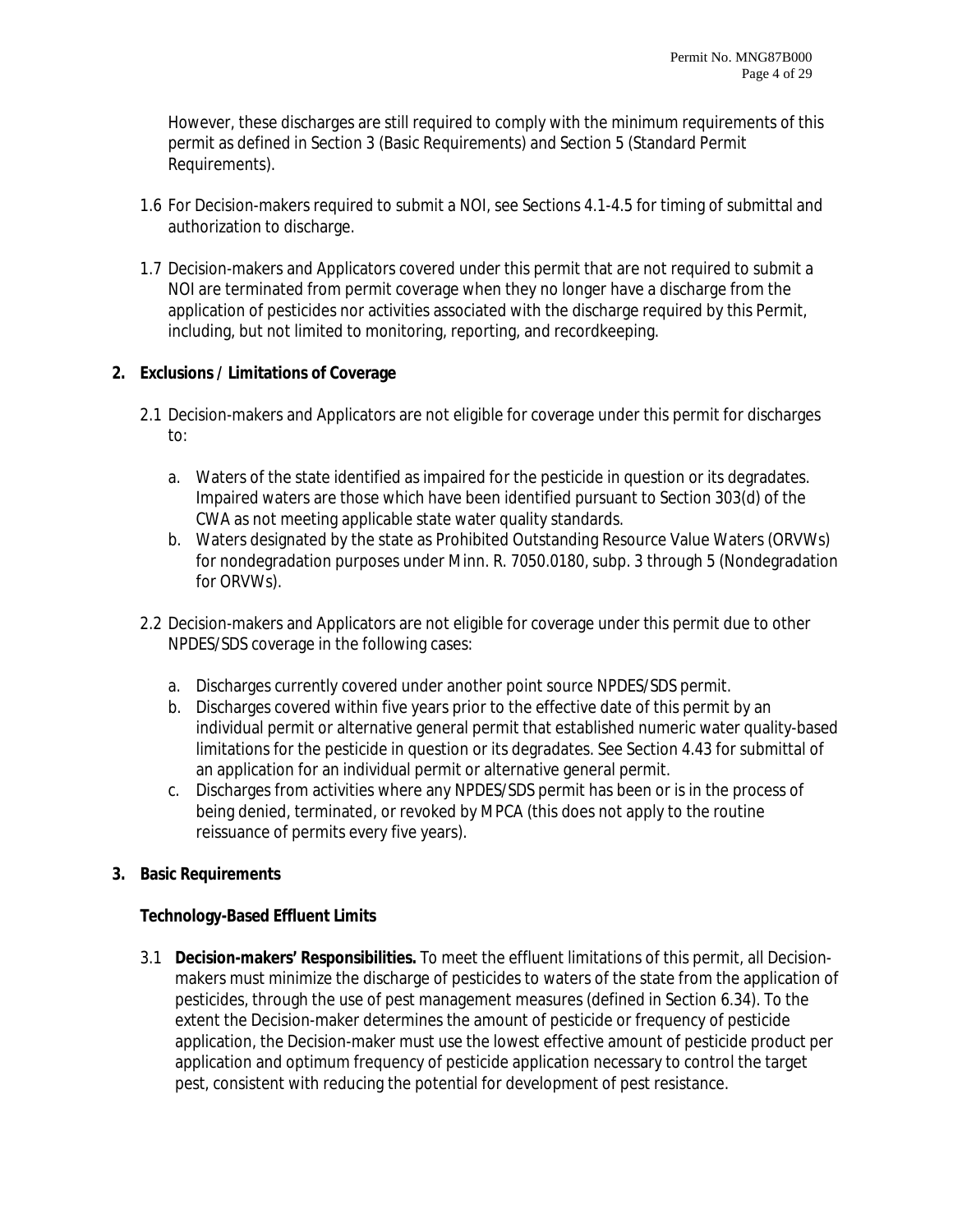- 3.2 **Applicators' Responsibilities**. To meet the effluent limitations of this permit, all Applicators must implement the following requirements to minimize the discharge of pesticides to waters of the state from the application of pesticides, through the use of pest management measures:
	- a. To the extent not determined by the Decision-maker, use the lowest effective amount of pesticide product per application and optimum frequency of pesticide application necessary to control the target pest, consistent with reducing the potential for development of pest resistance, and apply pesticides in accordance with the product label or labeling and in a manner that will not cause unreasonable adverse effects to the environment. This includes using equipment and application procedures appropriate for this task.
	- b. Maintain pesticide application equipment in proper operation conditions, including requirement to calibrate, clean, and repair such equipment to prevent leaks, spills, or other unintended discharges and to ensure the rate of pesticide application is calibrated (i.e. nozzle choice, droplet size, etc.) to deliver the precise quantity of pesticide needed to achieve the requirements outlined in Section 3.2.a. above.
	- c. Assess weather conditions (e.g. temperature, wind speed, and wind direction) in the treatment area to ensure application is consistent with all applicable federal requirements.

# **Water Quality – Based Effluent Limitations**

- 3.3 Your discharge must be controlled as necessary to meet applicable numeric and narrative state water quality standards in accordance with Minn. R. chs. 7000, 7050, 7052, and 7053 including the narrative standards governing nondegradation for all waters and ORVWs.
- 3.4 If at any time you become aware, or the MPCA determines, that your discharge causes or contributes to an exceedance of applicable water quality standards, you must take corrective action as required in Section 3.13 – 3.17 of this Permit (Corrective Action).
- 3.5 The MPCA may impose additional water quality-based limitations or require you to obtain coverage under an individual permit if information in your NOI, required reports, or other sources indicates that your discharges are not controlled as necessary to meet applicable water quality standards.

# **Site Monitoring**

- 3.6 **Applicators Responsibilities.** All Applicators must, when considerations for safety and feasibility allow, visually assess the area to and around where pesticides are applied for possible and observable Adverse Incidents (defined in Section 6.4) caused by application of pesticides, including the unanticipated death or distress of non-target organisms and disruption of wildlife habitat, recreational or municipal water use.
- 3.7 **Decision-makers' Responsibilities.** If any post-application surveillance occurs, all Decisionmakers must visually assess the area to and around where pesticides were applied for possible and observable adverse incidents caused by application of pesticides, including the unanticipated death or distress of non-target organisms and disruption of wildlife habitat, recreational, or municipal water use.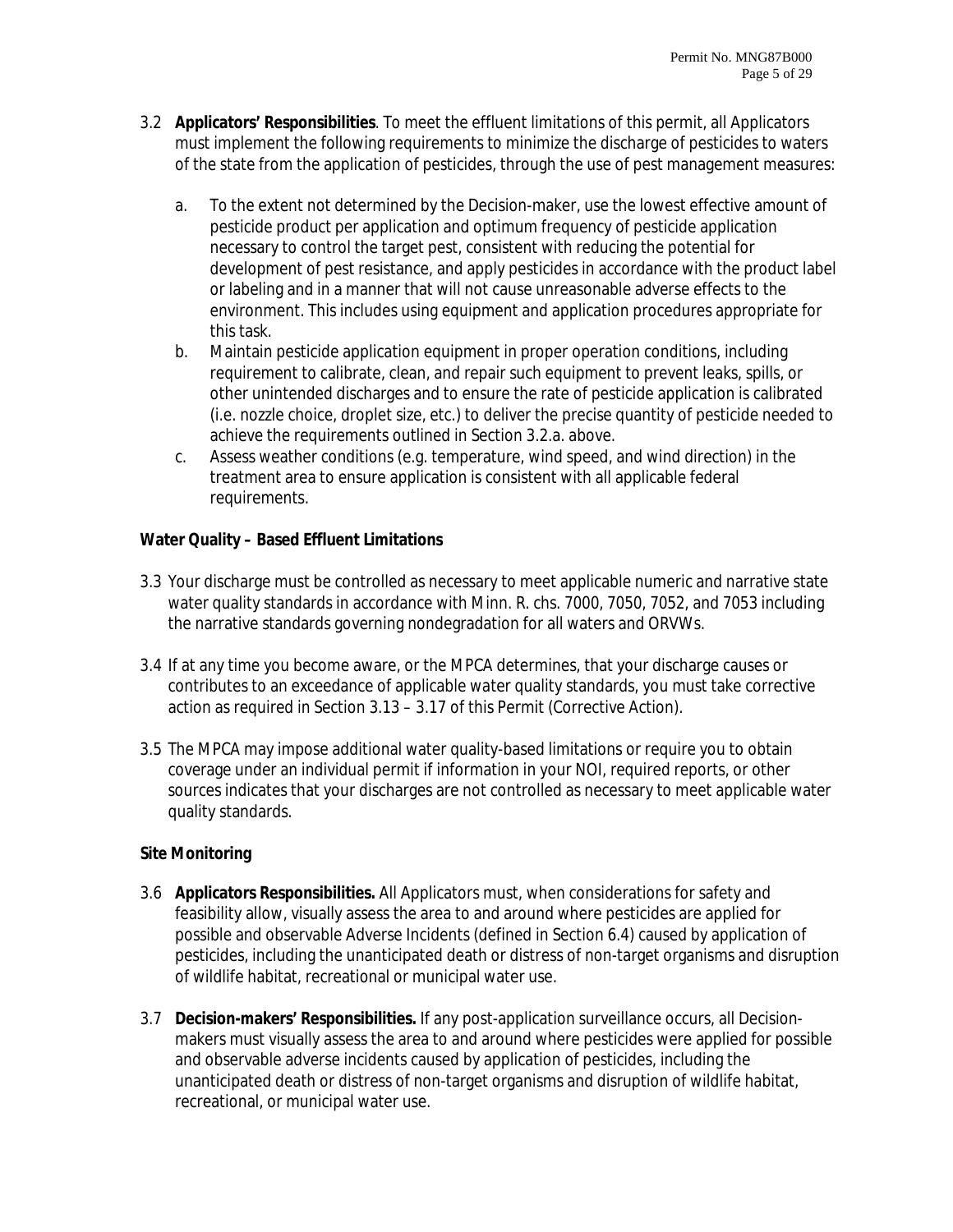## **Adverse Incident Notification and Reporting for both Decision-makers and Applicators**

3.8 **Immediate Adverse Incident Notification.** If you observe or are otherwise made aware of an Adverse Incident that may have resulted from a discharge from your pesticide application, you must notify the Minnesota Public Safety Duty Officer at 800-422-0798 (651-649-5451 in the metro area) immediately. "Adverse Incident" means an incident that you have observed upon inspection or of which you otherwise become aware in which non-target organisms may have been exposed to a pesticide residue and suffered a toxic or adverse effect. See Section 6.4 for the full definition.

The Adverse Incident notification must include at least the following information:

- a. The caller's name and telephone number.
- b. Decision-makers and/or Applicators name and mailing address.
- c. If covered by a NOI, the NPDES/SDS tracking number.
- d. The name and telephone number of a contact person, if different than the person providing the 24-hour notice.
- e. How and when you became aware of the Adverse Incident.
- f. Description of the Adverse Incident identified and the location.
- g. The U.S. Environmental Protection Agency (EPA) pesticide registration number for each product you applied in the area of the Adverse Incident.
- h. Description of any steps you have taken or will take to correct, repair, remedy, cleanup, or otherwise address any adverse effects, if applicable.

The Adverse Incident notification and reporting requirements are in addition to what the registrant is required to submit under Federal Insecticide, Fungicide and Rodenticide Act (FIFRA) section 6(a)(2) and its implementing regulations at 40 CFR pt. 159.

- 3.9 Following Immediate Adverse Incident Notification in Section 3.8, submittal of an Adverse Incident Report per Section 3.10 is not required in situations identified in a. through d. below. However, documentation must be submitted to the MPCA either by electronic mail to the assigned MPCA staff or by letter to the Water Quality Submittals Center within fifteen (15) days of the Notification and must include justification as to why the Decision-maker and/or Applicator believes the Adverse Incident meets one or more of the situations identified below:
	- a. An Adverse Incident occurs to pests that are similar in kind to pests identified as potential targets on the FIFRA label.
	- b. You are aware of facts that clearly establish that the Adverse Incident was not related to toxic effects or exposure from the pesticide application.
	- c. You have been notified in writing by the MPCA that the reporting requirement has been waived for this incident or category of incidents.
	- d. You receive information notifying you of an Adverse Incident but that information is clearly erroneous.
- 3.10 **Adverse Incident Report.** Within fifteen (15) days of a reportable Adverse Incident pursuant to Section 3.8 of this Permit, you must provide a written Adverse Incident Report to the MPCA Water Quality Submittals Center. Your Adverse Incident Report must include at least the following information: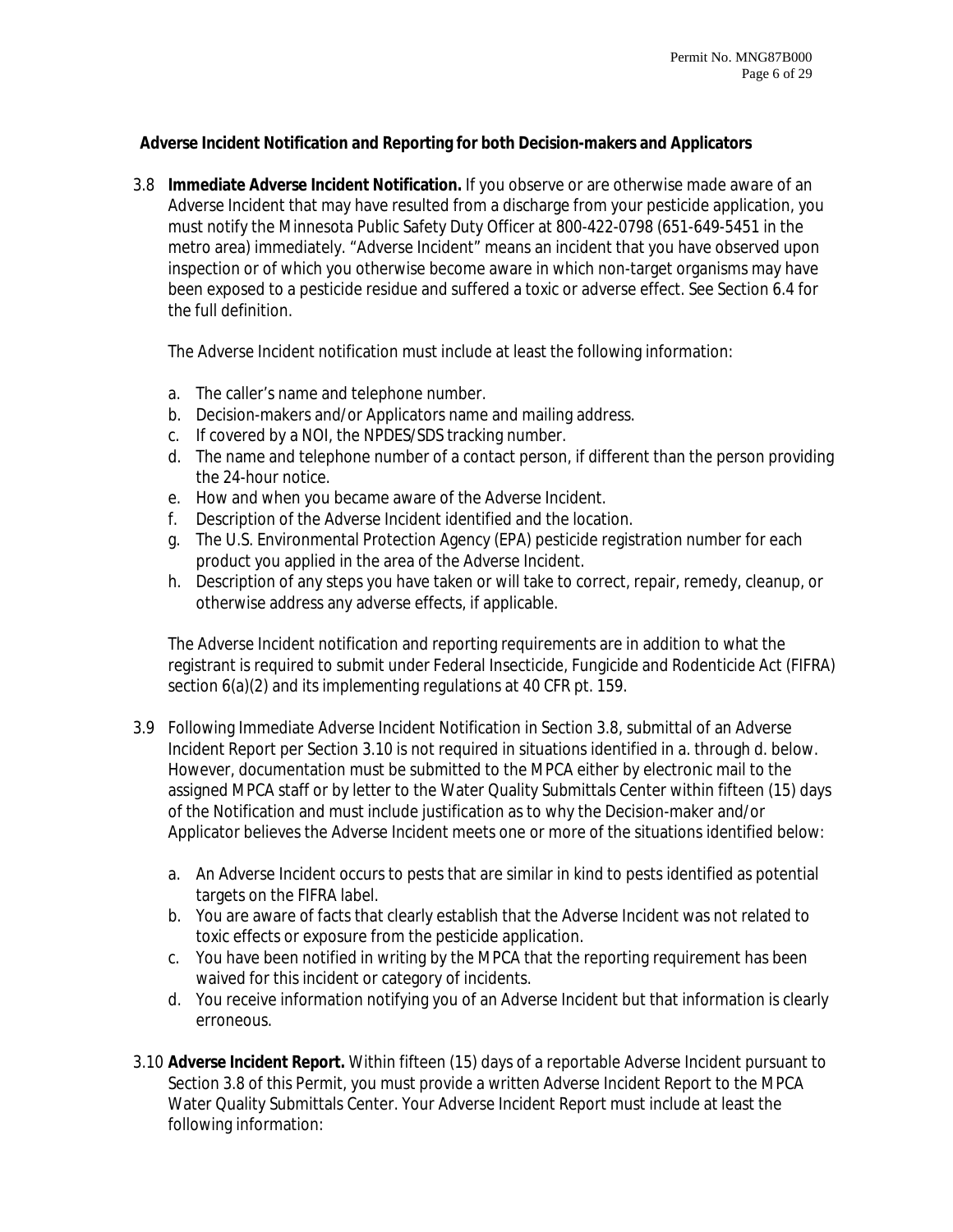- a. Information required to be provided in Section 3.8.
- b. Date and time you notified authorities, whom you spoke with, and any instructions you received.
- c. Location of incident, including the names of any waters affected and appearance of those waters (sheen, color, clarity, etc).
- d. A description of the circumstances, including species affected, estimated number of individual, and approximate size of dead or distressed organisms.
- e. Magnitude and scope of the affected area (e.g. aquatic square area or total stream distance affected).
- f. Pesticide application rate, intended use site (e.g., banks, above, or direct to water), method of application, and name of pesticide product, description of pesticide ingredients, and EPA registration number.
- g. Description of the habitat and the circumstances under which the Adverse Incident occurred (including any available ambient water data for pesticides applied).
- h. If laboratory tests were performed, indicate what test(s) were performed and when, and provide a summary of the test results within 5 days after they become available.
- i. Actions to be taken to prevent recurrence of Adverse Incidents.
- j. Signed and dated in accordance with Section 5.17 (Required Signatures).
- 3.11 **Adverse Incident to Threatened or Endangered Species or Critical Habitat.** Notwithstanding any of the other Adverse Incident notification requirements of Section 3.8 and 3.10, if you become aware of an Adverse Incident to a federally or state-listed threatened or endangered species or its federallydesignated critical habitat, that may have resulted from a discharge from your pesticide application, you must immediately notify the U.S. Fish and Wildlife Service (FWS) – Twin Cities Field Office (Ecological Services) at 612-725-3548 (TwinCities@fws.gov) or the Minnesota Department of Natural Resources (MDNR) Division of Ecological and Water Resources at 1-888-646-6367 (or 651-296-6157 in the metro area). This notification must be made by telephone immediately upon your becoming aware of the Adverse Incident and must include at least the following information:
	- a. The caller's name and telephone number.
	- b. Applicator's name, mailing address, and telephone number (if different than above).
	- c. The name of the affected species.
	- d. How and when you became aware of the Adverse Incident.
	- e. Description of the location of the Adverse Incident.
	- f. Description of the Adverse Incident, including the EPA pesticide registration number for each product you applied in the area of the Adverse Incident.
	- g. Description of any steps you have taken or will take to alleviate the adverse impact to the species.

Additional information on federal and state-listed threatened or endangered species and criticalhabitat is available from FWS (http://www.fws.gov/midwest/TwinCities/) and MDNR (http://www.dnr.state.mn.us/eco/index.html).

3.12 Where multiple entities are authorized for a discharge that results in an Adverse Incident, notification and reporting by any one of the entities (Decision-maker or Applicator) constitutes compliance for all of the entities, provided a copy of the written report required in Section 3.10 is also provided to all of the other authorized Decision-makers and/or Applicators within 30 days of the reportable adverse incident.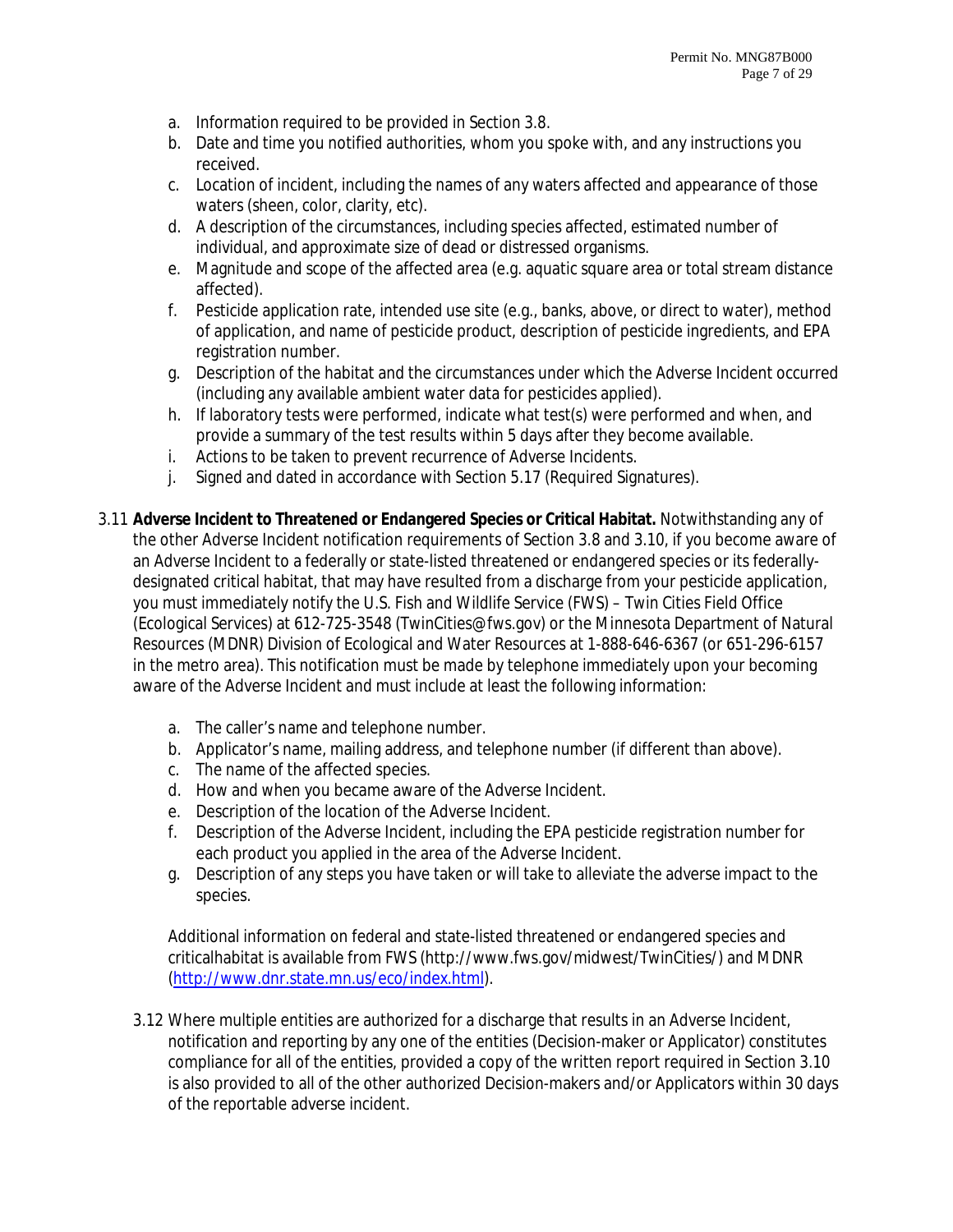## **Corrective Action**

- 3.13 If any site-monitoring activities conclusively indicate that you failed to meet the basic requirements in Sections 3.1 through 3.4 of this Permit, you must review and, as necessary, revise the evaluation and selection of your pest management measures to ensure that the situation is eliminated and will not be repeated in the future.
- 3.14 If any of the following situations occur, Decision-makers and Applicators must review and, as necessary, revise the evaluation and selection of your pest management measures to ensure that the situation is eliminated and will not be repeated in the future:
	- a. An unauthorized release or discharge associated with the application of pesticides (e.g., spill, leak, or discharge not authorized by this or another NPDES/SDS permit) occurs.
	- b. You become aware, or MPCA concludes, that your control measures are not adequate/sufficient for the discharge to meet applicable water quality standards.
	- c. An inspection or evaluation of your activities by an MPCA official or local entity reveals that modifications to the control measures are necessary to meet the non-numeric effluent limits in this permit.
	- d. You observe, or are otherwise made aware of, a Reportable Adverse Incident.
- 3.15 If you determine that changes to your pest management measures are necessary to eliminate any situation identified in Section 3.13 and 3.14, such changes must be made before the next pesticide application that results in a discharge if practicable, or if not, as soon as possible thereafter.
- 3.16 The occurrence of a situation identified in Section 3.13 and 3.14 may constitute a violation of the permit. Correcting the situation does not absolve you of liability for any original violation. However, failure to comply with Section 3.13 and 3.14 constitutes an additional permit violation. The MPCA will consider the appropriateness and promptness of corrective action in determining enforcement responses to permit violations.
- 3.17 The MPCA or a court may impose additional requirements and schedules of compliance, including requirements to submit additional information concerning the condition(s) triggering corrective action or schedules and requirements more stringent than specified in this permit. Those requirements and schedules will supersede those of Section 3.13 and 3.14 if such requirements conflict.

# **Recordkeeping**

- 3.18 Decision-makers and Applicators must keep written records as required in this permit. These records must be accurate and complete and sufficient to demonstrate your compliance with the conditions of this permit. You can substitute records and documents developed for other obligations, such as requirements under FIFRA and state or local pesticide programs, provided all requirements of this permit are satisfied.
- 3.19 Decision-makers and Applicators shall keep records of acres for all activities covered under this general permit. The records must be kept up-to-date to help you determine if your permitted discharge meets the Thresholds as identified in Section 1.4.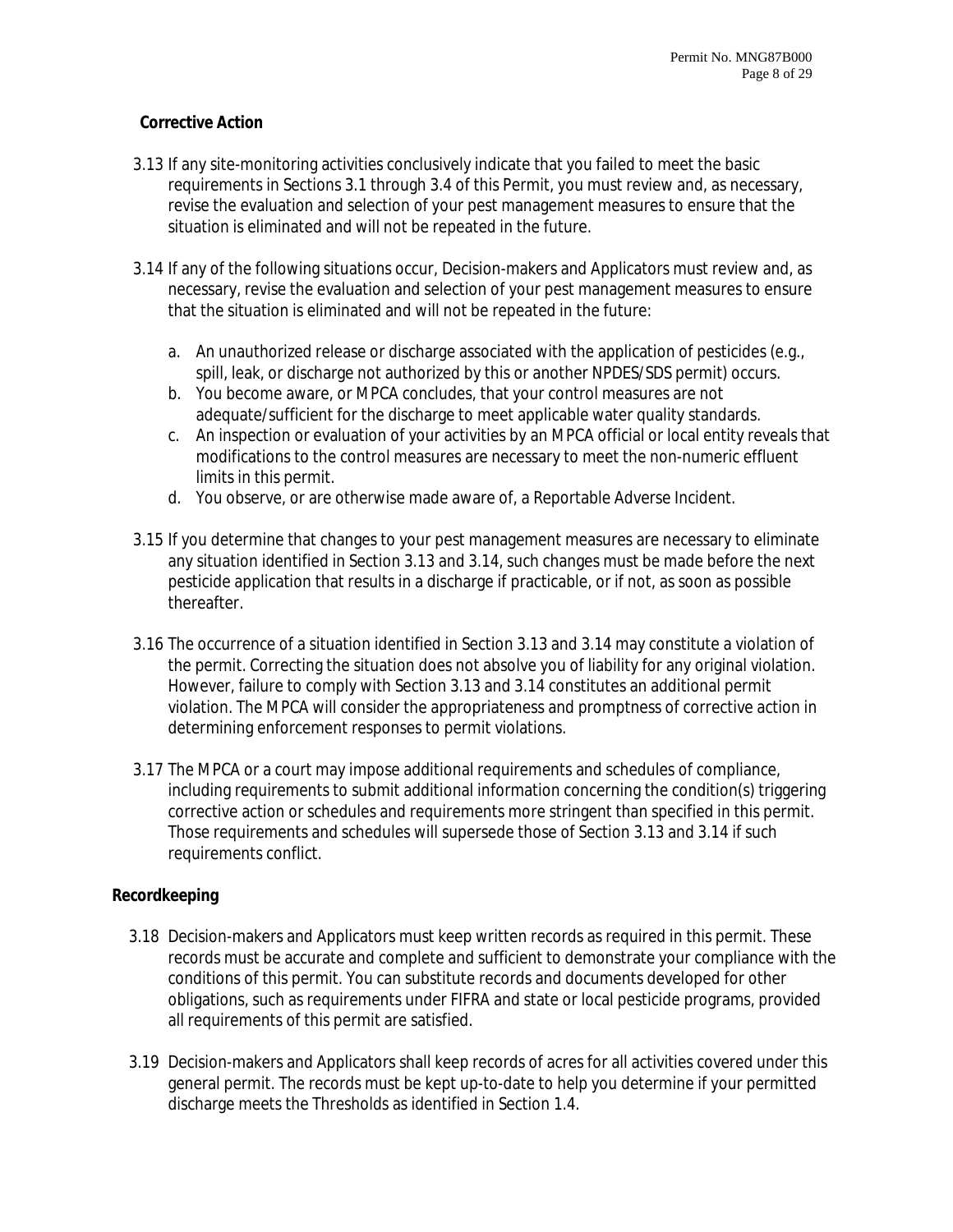- 3.20 Decision-makers and Applicators must keep the following records:
	- a. A copy of any Adverse Incident Reports (Section 3.10).
	- b. Your rationale for any determination that reporting of an identified Adverse Incident is not required consistent with allowances in Section 3.9.
- 3.21 Applicators must retain the following records that are required under authority of the Minnesota Department of Agriculture. When an application is performed by a for-hire Applicator, the Applicator is required to give a copy of the records to the Decision-maker (customer):
	- a. Name of Target pest.
	- b. Name of Applicator (individual and company), including license number, and company address.
	- c. Pesticide application date(s) and time(s).
	- d. Brand name of the pesticide, the EPA registration number, and dosage used.
	- e. Location of the site where the pesticide was applied, including number of units treated (acres or linear feet, or gallons of pesticide applied).
	- f. Temperature, wind speed, and wind direction at time of each pesticide application.
	- g. Documentation of equipment calibration.
	- h. Whether or not visual monitoring was conducted during pesticide application and if not, why not and whether monitoring identified any possible or observable adverse incidents caused by application of pesticides.

# **4. Requirements for Decision-makers that Must Submit a NOI**

#### **Authorization to Discharge under This Permit**

- 4.1 To obtain authorization under this permit, a Decision-maker must meet the eligibility requirements identified in Section 1.1 and if so required, submit a NOI in accordance with Section 1.4 (Thresholds) of this Permit.
- 4.2 Decision-makers are authorized to discharge under this permit as follows:

| <b>Type</b>                                                                                                                                               | <b>NOI Submission</b><br><b>Deadline</b>             | <b>Discharge Authorization Date</b>                                                                                                                                                                                                                   |
|-----------------------------------------------------------------------------------------------------------------------------------------------------------|------------------------------------------------------|-------------------------------------------------------------------------------------------------------------------------------------------------------------------------------------------------------------------------------------------------------|
| Any Decision-maker not<br>required to submit an NOI                                                                                                       | Not applicable                                       | Immediately upon beginning the<br>discharge                                                                                                                                                                                                           |
| Decision-makers whose<br>discharge begins before final<br>permit issuance and that meet<br>the criteria in Section 1.4<br>requiring submission of an NOI. | Due between<br>April 30, 2012, and<br>July 30, 2012. | Immediately upon beginning to<br>discharge. Authorization granted until<br>July 30, 2012. If MPCA receives a<br>complete and accurate NOI on or before<br>July 30, 2012, uninterrupted coverage<br>continues.                                         |
| Decision-makers whose<br>discharges begin after final<br>permit issuance and that meet<br>the criteria in Section 1.4<br>requiring submission of an NOI.  | Due prior to<br>exceeding a<br>Threshold.            | Immediately upon beginning to<br>discharge, until the discharge exceeds a<br>Threshold. If a Decision-maker submits<br>an NOI after July 30, 2011, they are<br>reauthorized after MPCA notifies them<br>of receipt of a complete and accurate<br>NOI. |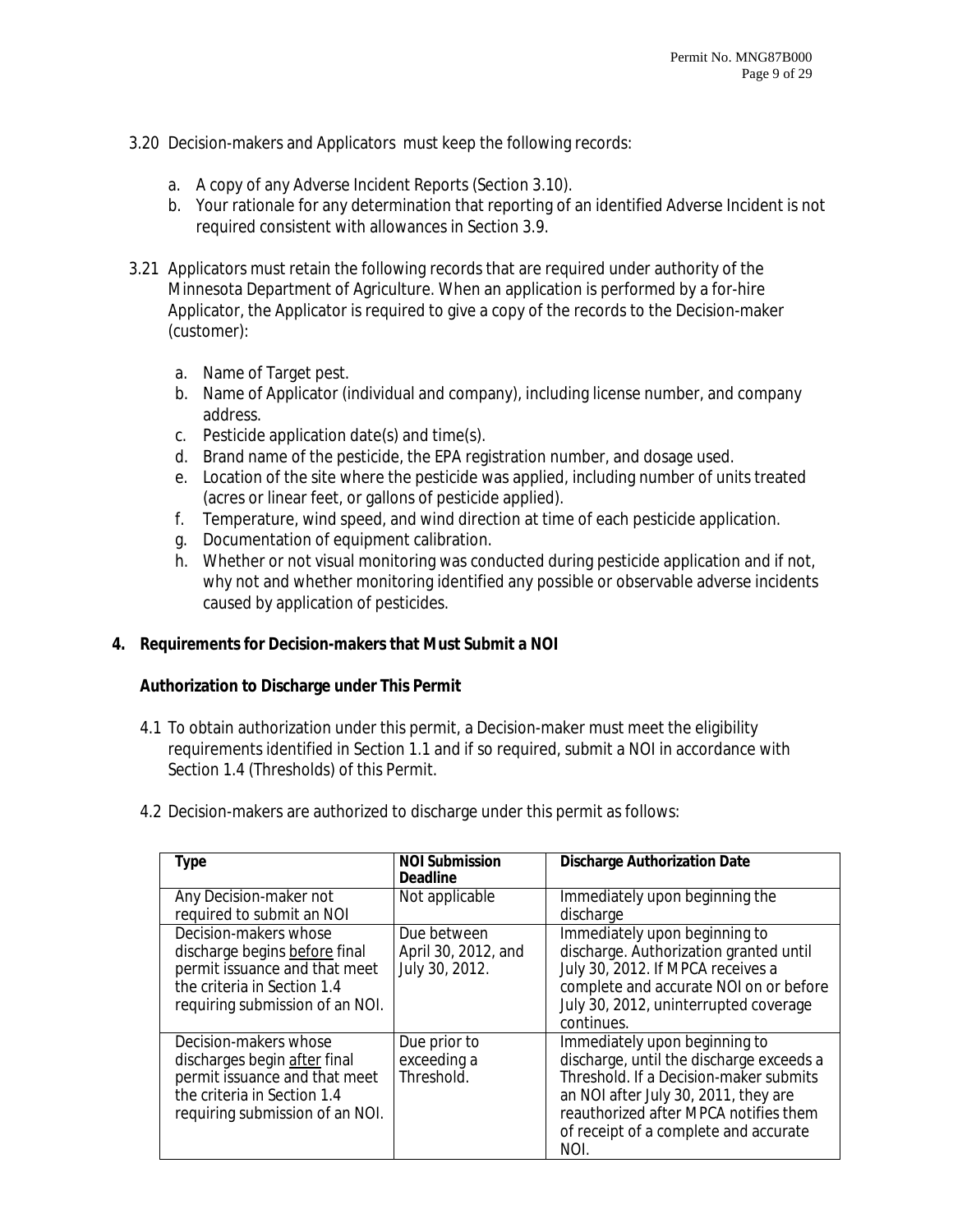| Decision-makers whose<br>discharge is in response to a<br>declared pest emergency<br>situation, as defined in Section<br>6.14 for which that activity<br>triggers the NOI requirement<br>identified in Section 1.4.                                                                             | No later than 30<br>days after beginning<br>discharge but no<br>earlier than April 30,<br>2012.                                                                                                                                               | Immediately, for activities conducted in<br>response to declared emergency<br>situation. A complete and accurate NOI<br>shall be submitted within 30 days of the<br>declared emergency. Coverage is<br>reauthorized after MPCA notifies them<br>of receipt of a complete and accurate<br>NOI.                                                                                                                 |
|-------------------------------------------------------------------------------------------------------------------------------------------------------------------------------------------------------------------------------------------------------------------------------------------------|-----------------------------------------------------------------------------------------------------------------------------------------------------------------------------------------------------------------------------------------------|---------------------------------------------------------------------------------------------------------------------------------------------------------------------------------------------------------------------------------------------------------------------------------------------------------------------------------------------------------------------------------------------------------------|
| Any Decision-makers requiring<br>permit coverage for a<br>treatment area not within the<br>pest management area<br>identified on a previously<br>submitted NOI. (If the Decision-<br>maker cannot determine<br>whether a revised NOI is<br>needed, the Decision-maker<br>may contact the MPCA.) | At least 10 days<br>before beginning to<br>discharge in that<br>newly identified<br>area unless<br>discharges are in<br>response to a<br>declared pest<br>emergency, in which<br>case not later than<br>30 days after<br>beginning discharge. | After MPCA notifies the Decision-maker<br>of receipt of a complete and accurate<br>NOI, unless discharges are in response<br>to a declared pest emergency.<br>If a declared pest emergency, a<br>complete and accurate NOI shall be<br>submitted within 30 days of the<br>declared emergency. Coverage is<br>reauthorized after MPCA notifies<br>Decision-maker of receipt of a complete<br>and accurate NOI. |

- 4.3 Coverage is for the Decision-maker who filed a NOI, including its employees, contractors, subcontractors, Applicators (commercial/for-hire applicators) and other agents, for all activities identified on the NOI. Applicators that are not also Decision-makers do not need to submit a NOI.
- 4.4 Electronic reporting of the NOI (eNOI) will be available online beginning April 30, 2012. If required to submit an NOI, a Decision-maker must submit the NOI once, in accordance with the deadlines in Section 4.2. The Decision-maker must prepare and submit the NOI using MPCA's electronic Notice of Intent system (eNOI) available on MPCA's website (www.pca.state.mn.us/pesticidepermit) unless eNOI is otherwise unavailable or the Decisionmaker has obtained a waiver from the requirement to use eNOI for submission of the NOI. Decision-makers waived from the requirement to use eNOI for NOI submission must certify on paper that use of eNOI will incur undue burden or expense over the use of a paper form and then provide a basis for this determination. MPCA will notify Decision-makers of complete and accurate NOIs received. Late NOIs will be accepted, but authorization to discharge will not be retroactive.
- 4.5 Based on a review of your NOI or other information, the MPCA may delay coverage for further review, notify you that additional effluent limitations are necessary, or may deny coverage under this permit and require submission of an application for an individual NPDES/SDS permit, as detailed in Section 4.39 – 4.42. In these instances, the MPCA will notify you in writing of the delay, of the need for additional effluent limits, or of the request for submission of an individual NPDES/SDS permit application.

#### **Technology-Based Effluent Limits**

#### **Pest Management Measures**

4.6 If you discharge pollutants as a result of the application of pesticides for the sole purpose of pesticide research and development (defined in Section 6.39), you are not required to fully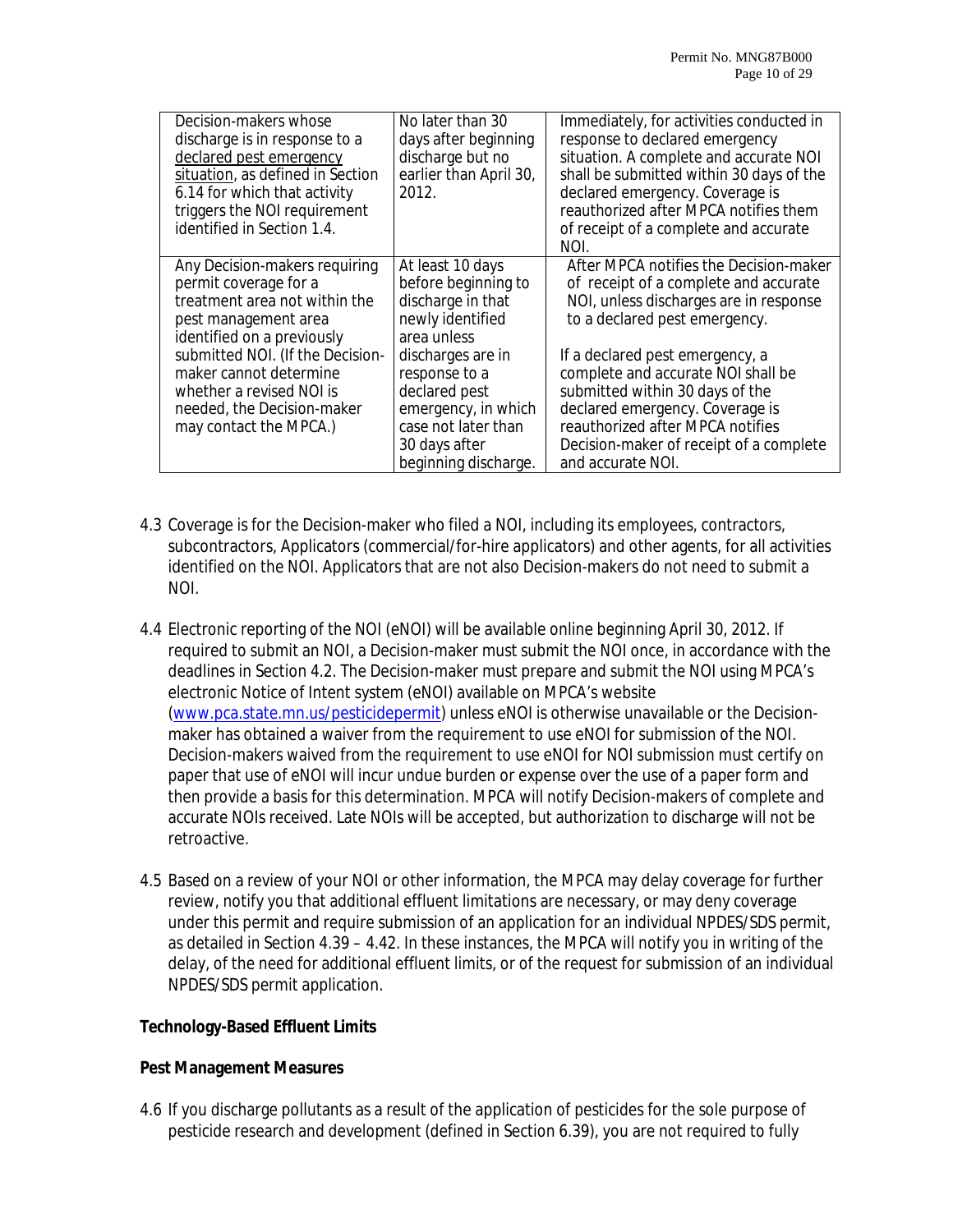implement Section 4.8-4.10 for such discharges, but you still must implement Section 3.1-3.5 to the extent that its requirements do not compromise the research design.

4.7 Decision-makers that submit a NOI are required to evaluate, select, and implement site-specific control measures that reduce and/or eliminate discharges of pesticides to waters of the state to the extent technologically available and economically practicable and achievable to meet the effluent limits in Section 3.1 – 3.5 and 4.8 – 4.10 of the permit. Control measures can be actions (including processes, procedures, schedules of activities, prohibitions on practices and other management practices), or structural or installed devices to minimize discharges of pesticides to waters of the state.

# **Part 1: Identify the Problem**

- 4.8 Prior to the first pesticide application covered under this permit that will result in a discharge to waters of the state, and at least once each year thereafter during which you will have a discharge, you must do the following for each pest management area:
	- a. Establish target pest densities to serve as **action threshold(s)** for implementing pest management strategies. The action threshold is a point at which pest populations or environmental conditions indicate that pest control action must be taken. Action thresholds help determine both the need for control action and the proper time of such actions.
	- b. Identify target species to develop a **species-specific pest management strategy** based on developmental and behavioral considerations for each species.
	- c. **Identify current distribution** of the target pest and **assess potential distribution** in the absence of control measures.
	- d. In the event there are no data for your pest management area in the past calendar year, use other available data as appropriate to meet the permit conditions a - c above.

# **Part 2: Pest Management Strategies**

- 4.9 Prior to the first pesticide application covered under this permit that will result in a discharge to waters of the state, and at least once each year thereafter during which you will have a discharge, you must select and implement for each pest management area efficient and effective pest management strategies that most successfully minimize discharges resulting from application of pesticides to control forest canopy insect pests, including the use of pesticide and non-pesticide methods. In developing your pest management strategies, you must evaluate the following management options considering impact to water quality, non-target organisms, pest resistance, feasibility, and cost effectiveness:
	- a. No action.
	- b. Prevention.
	- c. Mechanical/physical methods.
	- d. Cultural methods.
	- e. Biological control agents.
	- f. Pesticides.

# **Part 3: Pesticide Use**

4.10 If a pesticide is selected to managing pests and application of the pesticide will result in a discharge to waters of the state, you must: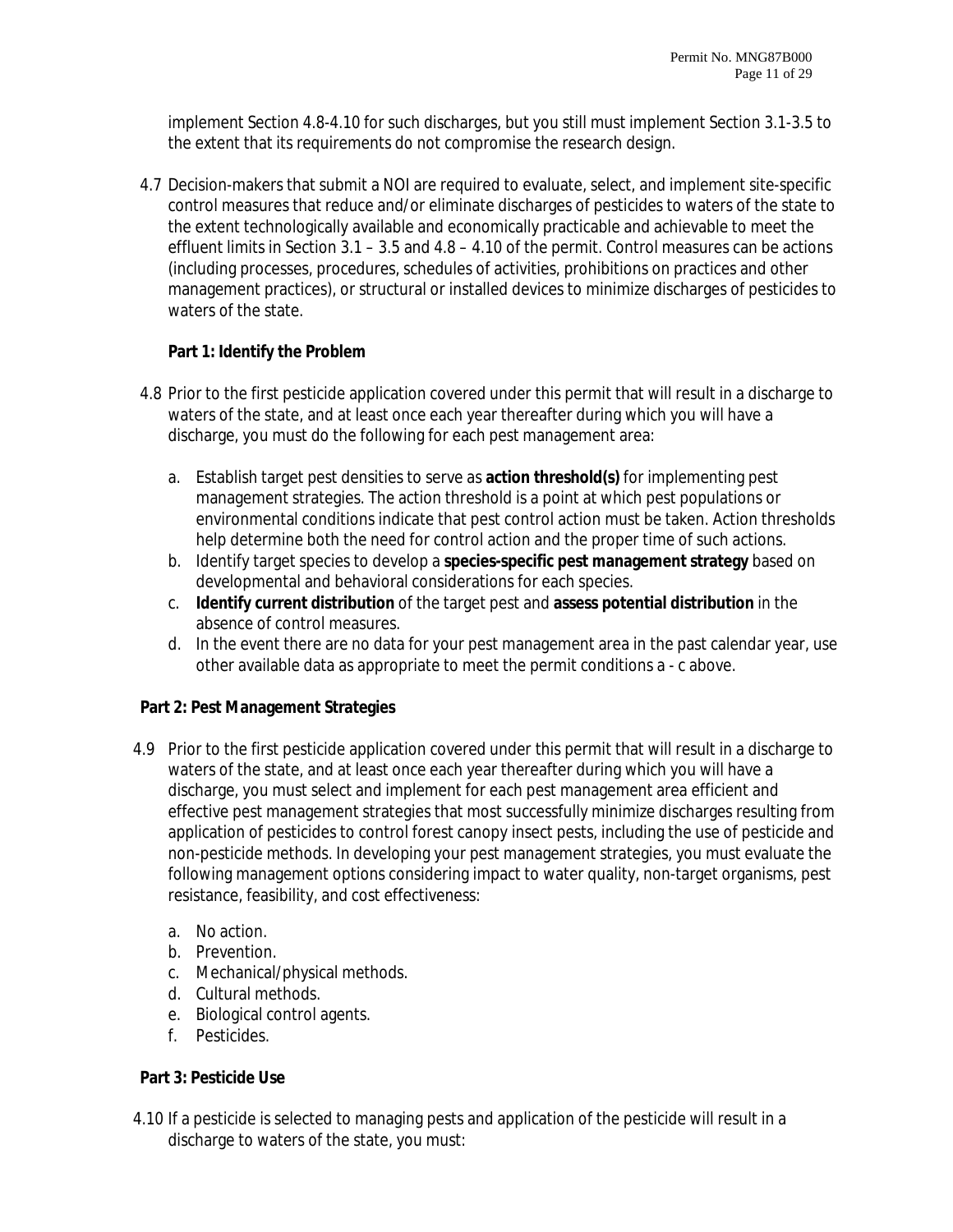- a. Conduct surveillance prior to each application to assess the pest management area and to determine when the pest action threshold is met that necessitates the need for pest management.
- b. Assess environmental conditions (e.g. temperature, wind speed, and wind direction) in the treatment area to identify conditions that support target pest development and are conducive for treatment activities.
- c. Reduce the impact on the environment and non-target organisms by evaluating the restrictions, application timing, and application methods in addition to applying the pesticide only when the action thresholds have been met.
- d. Evaluate using pesticides against the most susceptible developmental stage.

# **Pesticide Discharge Management Plan (PDMP) for Large Entities**

- 4.11 Decision-makers who submit a NOI and are considered a Large Entity (defined in Section 6.25) must prepare a Pesticide Discharge Management Plan (PDMP) for discharges from all treatment areas covered under this permit. The PDMP does not contain effluent limitations; the limitations are contained in Sections 3.1 – 3.6 and Sections 4.8 – 4.10 of this Permit. One PDMP may cover one or more treatment areas for each pesticide application activity.
- 4.12 The PDMP is intended to document the evaluation and selection of control measures. The additional documentation requirements (see Adverse Incidents and Recordkeeping Sections of this permit) are intended to document the implementation (including inspection, maintenance, monitoring, and corrective action) of the permit requirements. In your PDMP, you may refer to procedures in other documents that meet the requirements of this permit. If you reference other documents, you must keep a copy of relevant portions of those documents with your PDMP and make it available for review consistent with Sections 4.25 and 4.26 (PDMP Availability).
- 4.13 Your PDMP must contain the following elements:
	- a. Pesticide Discharge Management Team.
	- b. Problem Description.
	- c. Control Measures Description.
	- d. Schedules and Procedures.
		- 1) Spill Response Procedures.
		- 2) Adverse Incident Response Procedures.
	- e. Signature Requirements.

#### **PDMP – Team**

- 4.14 You must identify the persons (by name or title) that comprise the team as well as their individual responsibilities, including:
	- a. Person(s) responsible for managing pests in the treatment area described below.
	- b. Person(s) responsible for developing and revising the PDMP.
	- c. Person(s) responsible for taking corrective actions where required.
	- d. Person(s) responsible for pesticide applications. If pesticide Applicator is unknown at the time of plan development, indicate whether or not a for-hire Applicator will be used.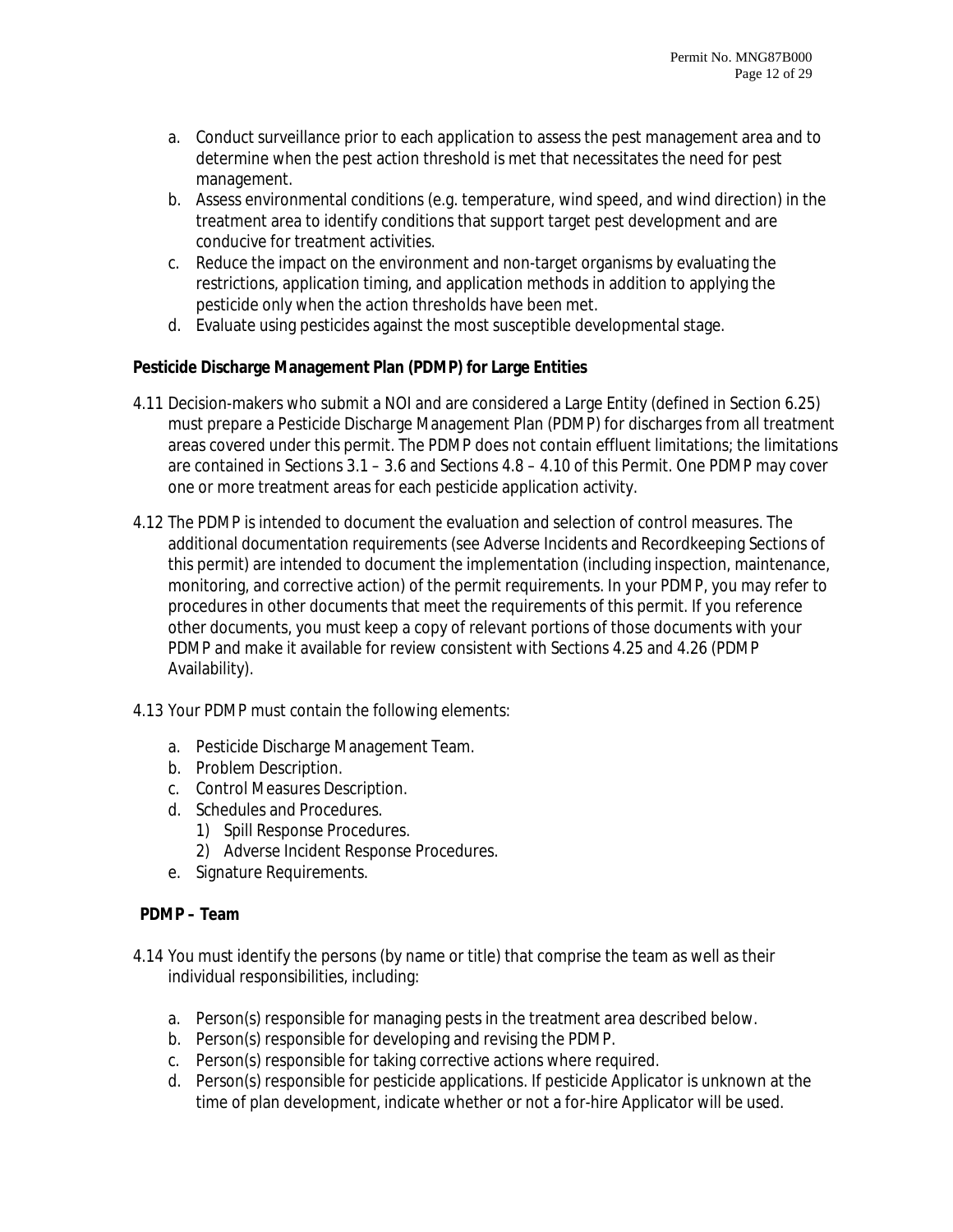4.15 Identification of team members must include any written agreement(s), such as a for-hire applicator, that specify the division of responsibilities between Decision-makers and Applicators as necessary to comply with the provisions of this permit.

## **PDMP – Problem and Pest Management Area Description**

- 4.16 You must document the pest problem in your pest management area as required in Section 4.8 of this permit, including, but not limited to, identification of the target pest(s), source of the pest problem, and source of data used to identify the problem, action thresholds, and how they were determined.
- 4.17 You must include a general location map (e.g., USGS quadrangle map, a portion of a city or county map, or other map) that identifies the geographic boundaries of the area to which the plan applies and location of the waters of the state.
- 4.18 You must document any water(s) identified as impaired by a substance which either is an active ingredient or a degradate of such an active ingredient.

#### **PDMP - Control Measure Description**

4.19 You must document your evaluation of control measures for your pest management area. You must document the control measures you will implement to comply with the effluent limitations required in Section 3.1 – 3.5 and 4.8 – 4.10. Include in the description the active ingredient(s) evaluated.

#### **PDMP - Schedules and Procedures**

- 4.20 You must document schedules and procedures in your PDMP pertaining to control measures and pest management measures used to comply with the Effluent Limitations in Section 3.1 – 3.5 and 4.8 – 4.11 of this Permit, including:
	- a. Spill Response Procedures At a minimum, Decision-makers must have:
		- 1) Procedures for expeditiously stopping, containing, and cleaning up leaks, spills, and other releases to waters of the states. Employees who may cause, detect, or respond to a spill or leak must be trained in these procedures and have necessary spill response equipment available. If possible, one of these individuals should be a member of the PDMP team.
		- 2) Procedures for notification of appropriate facility personnel, emergency response agencies, and regulatory agencies.
	- b. Adverse Incident Response Procedures At a minimum, Decision-makers must have:
		- 1) Procedures for responding to any adverse incident resulting from pesticide applications;
		- 2) Procedures for notification of the adverse incident, both internal to the Decision- maker's agency/organization and external. Contact information for state/federal permitting agency, nearest emergency medical facility, and nearest hazardous chemical responder must be in locations that are readily accessible and available.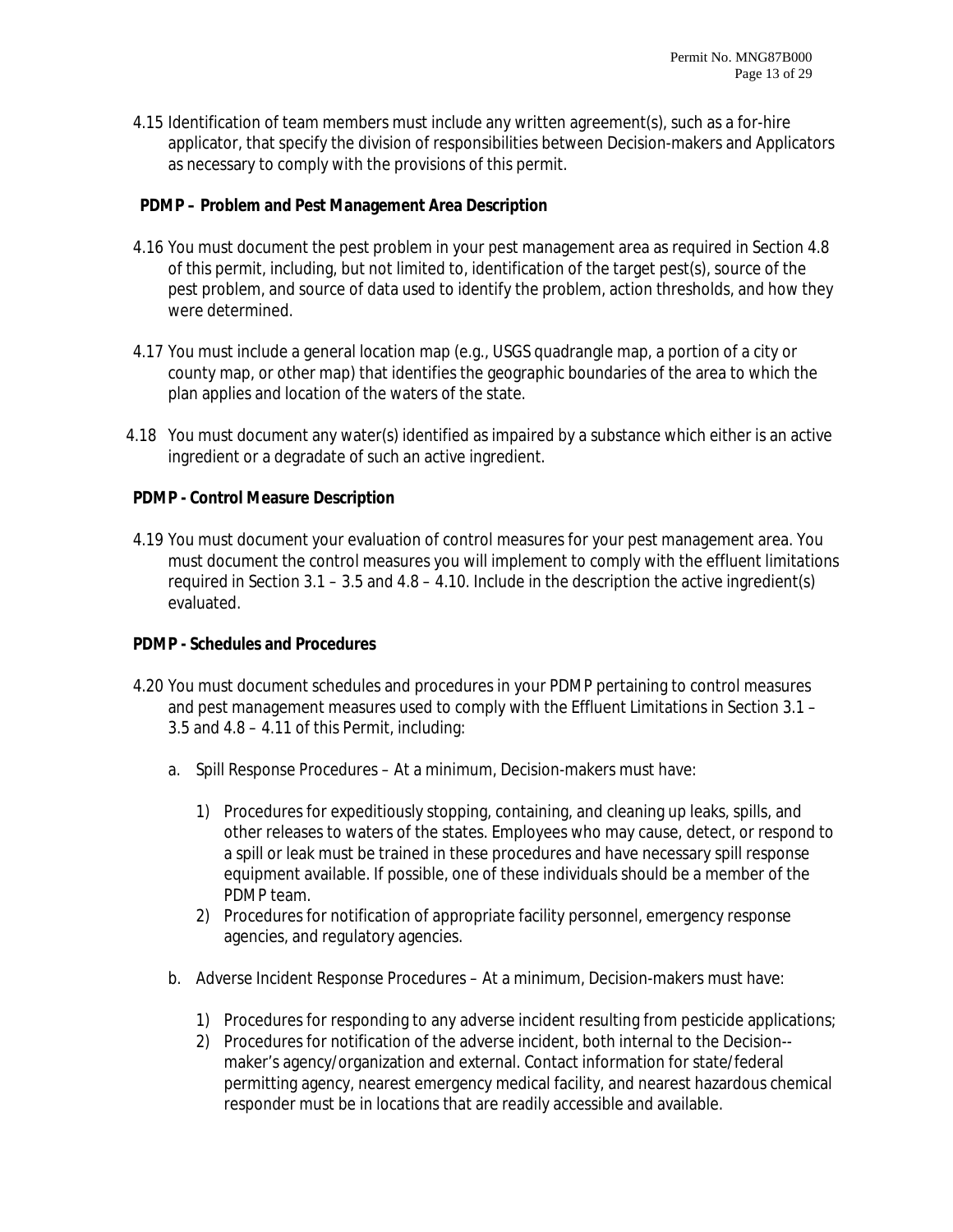#### **PDMP – Signature and Modifications**

- 4.21 You must sign, date and certify your PDMP in accordance with Section 5.17 (Required Signatures).
- 4.22 You must modify your PDMP whenever necessary to address any of the triggering conditions for corrective action in Section 3.13 and 3.14 (Corrective Action) or when a change in pest control activities significantly changes the type or quantity of pollutants discharged.
- 4.23 Changes to your PDMP must be made before the next pesticide application that results in a discharge, if practicable, or if not, as soon as possible thereafter. The revised PDMP must be signed and dated in accordance with Section 5.17.
- 4.24 You must review your PDMP at a minimum once per calendar year and whenever necessary to update the pest problem identified and pest management strategies evaluated for your pest management area.

#### **PDMP - Availability**

- 4.25 You must retain a copy of the current PDMP, along with all supporting maps and documents, at the address provided in the NOI. The PDMP and all supporting documents must be readily available, upon request, and copies of any of these documents provided, upon request, to the MPCA or agencies governing discharges or pesticide applications within their respective jurisdictions.
- 4.26 The MPCA may provide copies of your PDMP or other information related to this permit that is in its possession to members of the public. Any Confidential Business Information (CBI), as defined in Minn. Stat. § 116.075 (40 CFR pt. 2), may be withheld from the public provided that a claim of confidentiality is properly asserted and documented in accordance with Minn. R. 7000.1300 (40 CFR pt. 2). However, CBI must be submitted to MPCA if requested, and may not be withheld from those staff within MPCA or local/federal agencies cleared for CBI review (See Section 5.19, Confidential Information).

#### **Corrective Action Documentation**

- 4.27 Decision-makers required to submit a NOI, for situations identified in Section 3.18 through 3.21 that do not include Adverse Incidents, must document the situation triggering corrective action and the planned corrective action within fifteen (15) days of becoming aware of the situation and retain a copy of this documentation. This documentation must include, but is not limited to the following information:
	- a. Identification of the condition triggering the need for corrective action review, including any ambient water quality monitoring that assisted in determining that discharges did not meet water quality standards.
	- b. Date the problem was identified.
	- c. Brief description of the situation.
	- d. Brief description of how the problem was identified, how you learned of the situation, and date you learned of the situation.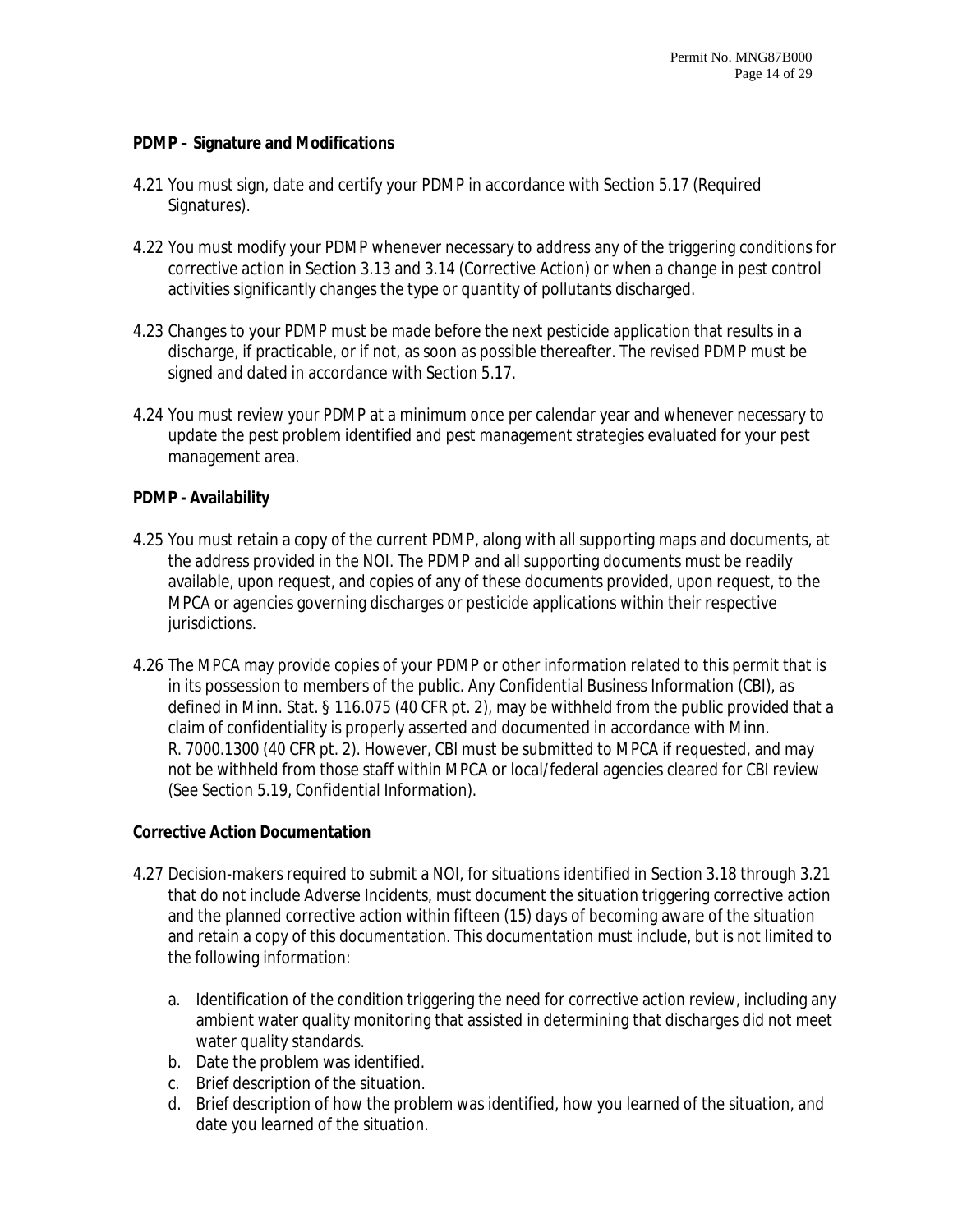- e. Summary of corrective action taken or to be taken including date initiated and date completed or expected to be completed.
- f. For large entities, include whether PDMP modifications are required as a result of the problem.

## **Recordkeeping**

- 4.28 In addition to the recordkeeping requirements under Section 3.18 through 3.21 of this permit, Decision-makers who submit a NOI are required to keep records listed below at the address provided on the NOI. This includes recordkeeping requirements under Section 3.21, which are required by Minnesota Department of Agriculture to be recorded by any for-hire applicators and copied to the Decision-maker (customer).
	- a. A copy of the NOI submitted to the MPCA, any correspondence exchanged between you and the MPCA specific to coverage under this permit, and your assigned permit tracking number.
	- b. Documentation of any equipment cleaning, calibration, and repair (only if Decision-maker is also the Applicator).
	- c. Description of pest management measures(s) implemented prior to the first pesticide application.
	- d. Target pest(s) and pest density prior to pesticide application.
	- e. Identification of any waters, either by name or by location, to which you discharged any pesticide(s).
	- f. Quantity of each pesticide product applied to each treatment area.
	- g. Whether or not visual monitoring was conducted during pesticide application and/or postapplication and if not, why not and whether monitoring identified any possible or observable adverse incidents caused by application of pesticides.

# **Recordkeeping for Large Entities**

- 4.29 In addition to Section 4.28, any Decision-maker required to submit an NOI and is a Large Entity must retain the following records at the address provided on the NOI:
	- a. A copy of the PDMP, including any modifications made to the PDMP during the term of this permit.
	- b. Copy of Annual Reports submitted to MPCA.
	- c. Action Thresholds.
	- d. Method and/or data used to determine that action threshold(s) has been met;
- 4.30 All required records must be documented as soon as possible but no later than 15 days following pesticide application. You must retain any records required under this permit for at least 5 years after the date of pesticide application. You must make available to MPCA, including an authorized representative of MPCA, all records, including electronic records, kept under this permit upon request and provide copies of such records, upon request.

# **Annual Reporting for Large Entities**

4.31 If you submitted a NOI and are considered a Large Entity, you must submit an Annual Report to the MPCA by February 15 for all pesticide activities covered under this permit occurring during the previous calendar year. You must retain a copy for your records. The report shall be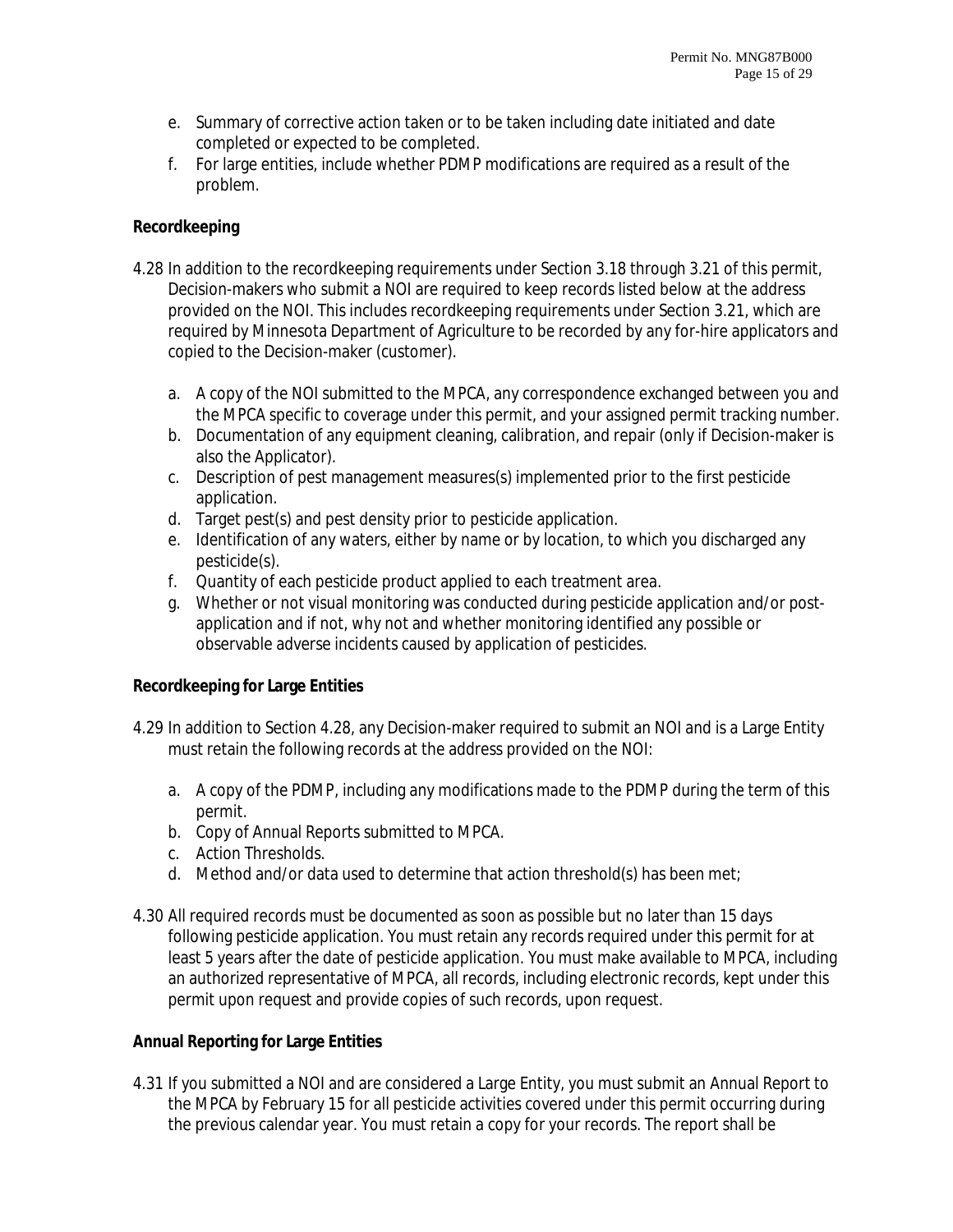completed on MPCA's Annual Report form. The first Annual Report is due February 15, 2013, for facilities that discharged during 2012.

- 4.32 Once you meet the obligation to submit an Annual Report, you must submit an Annual Report each calendar year thereafter for the duration of coverage under this general permit. If pesticide application does not occur in a subsequent calendar year, you may check the "No Discharge" box on the Annual Report form for that year.
- 4.33 The Annual Report must include information for the previous calendar year. The first annual report must include activities for the portion of the calendar year after the effective date of the posting of the NOI. If the effective date is after November 1, you are not required to submit an Annual Report for that first partial year but must submit annual reports thereafter, with the first Annual Report submitted also including information from the first partial year.
- 4.34 When you terminate permit coverage, as specified in Sections 4.36 4.38, you must submit an Annual Report for the portion of the year up through the date of your termination. The Annual Report must be postmarked no later than 45 days after your termination date, or February 15 of the following year, whichever is earlier.
- 4.35 The Annual Report must contain the following information:
	- a. Decision-maker's name.
	- b. NPDES/SDS permit tracking number(s).
	- c. Contact person name, title, e-mail address (if any), and telephone number.
	- d. For each pest treatment area, report the following information:
		- 1) Identification of any waters or other treatment area either by name or by location, including size and Latitude and Longitude, to which you discharged any pesticide(s).
		- 2) Pesticide use pattern(s) and target pest(s).
		- 3) Total amount of each pesticide product applied for the reporting year listed by the EPA registration number(s) and by application method (e.g., aerially by fixed-wing or rotary aircraft, broadcast spray, etc.).
		- 4) Whether this pest control activity was addressed in your PDMP prior to pesticide application.
		- 5) If applicable, a Report of any Adverse Incidents as a result of these treatment(s).
		- 6) A description of any corrective action(s), including spill responses, resulting from pesticide application activities and the rationale for such action(s).

# **Terminating Coverage**

- 4.36 Decision-makers covered by the posting of a NOI must submit a complete and accurate Permit Change Request form to terminate permit coverage. Authorization to discharge under this permit terminates after the Decision-maker receives either written or electronic notification by the MPCA that permit coverage has been terminated. You are responsible for meeting the terms of this permit until your authorization is terminated.
- 4.37 You must submit a Permit Change Request form within 30 days after one of the following conditions has been met: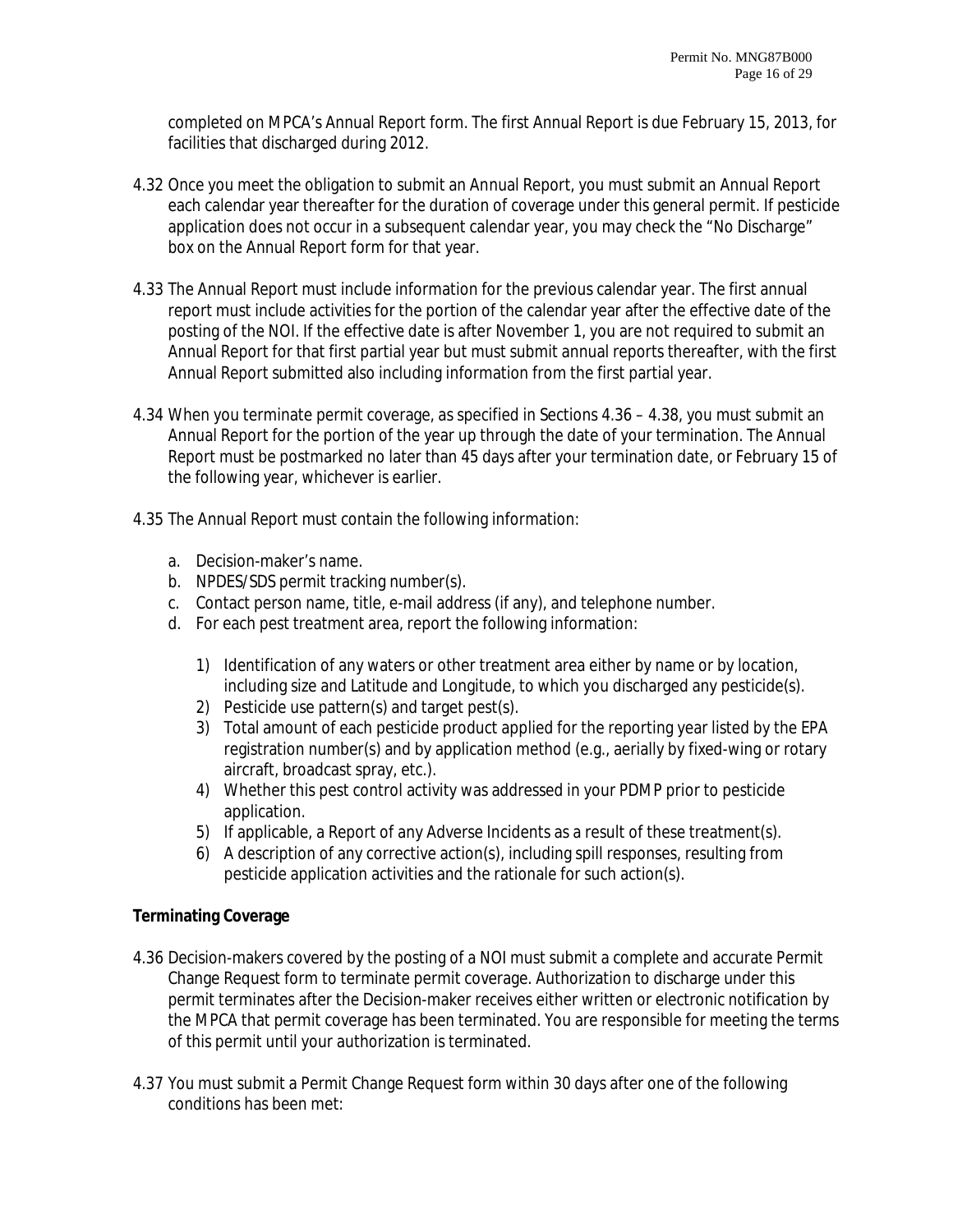- a. You have ceased all discharges from the application of pesticides for which you obtained permit coverage and you do not expect to discharge during the remainder of the permit term for the activity identified in Section 1.1 including, but not limited to monitoring, reporting and recordkeeping; or
- b. You have obtained coverage under an individual permit or an alternative general permit for all discharges required to be covered by an NPDES/SDS permit, unless you obtained coverage consistent with Section 4.39 – 4.44 below, in which case no Permit Change Request form is required.

If you submit a Permit Change Request form without meeting one of the above conditions, your form is not valid.

4.38 Decision-makers are required to submit Annual Reports pursuant to Section 4.31 – 4.35 and must file an Annual Report for the portion of the year up through the date of termination. The Annual Report is due no later than 45 days after termination date.

#### **Individual or Alternative General Permits**

#### **MPCA Requiring Coverage under an Individual or Alternative General Permit**

- 4.39 MPCA may require you to obtain authorization to discharge under either an individual NPDES/SDS permit or an alternative NPDES/SDS general permit in accordance with 40 CFR § 122.64 and § 124.5, and Minn. R. ch. 7001.
- 4.40 If MPCA requires you to apply for an individual NPDES/SDS permit, MPCA will notify you in writing that a permit application is required. This letter will include a brief statement of the reasons for this decision and will provide application information, including a deadline to file the permit application. MPCA may grant additional time to submit the application if you submit a request setting forth reasonable grounds for additional time.
- 4.41 If you are covered under this permit and fail to submit an individual NPDES/SDS permit application as required by MPCA, then the this permit's coverage to you is terminated at the end of the day specified by MPCA as the deadline for application submittal. MPCA may take appropriate enforcement action for any unpermitted discharge.
- 4.42 If during the course of this general permits' term the water of the state being discharged to is listed as Impaired pursuant to Section 303(d) of the CWA for a pesticide or its degradates, and general permit coverage is for the discharge of that specific pesticide or one of its degradates, you shall notify the MPCA whether you will retain coverage under the general permit and thus are required to change the pesticide being used, or obtain an individual permit or an alternative general permit by meeting the requirements of Sections 4.43 and 4.44. The listing of Impaired Waters can be found at http://www.pca.state.mn.us/index.php/view-document.html?gid=8262

#### **Decision-maker Requesting Coverage under an Individual or Alternative General Permit**

4.43 You may request to be excluded from coverage under this general permit by applying for an individual permit. In such a case, you must submit an individual permit application in accordance with the requirements of Minn. R. 7001.0050 with reasons supporting the request. The request may be granted by issuance of an individual permit or authorization of coverage under an alternative general permit if your reasons are warranted.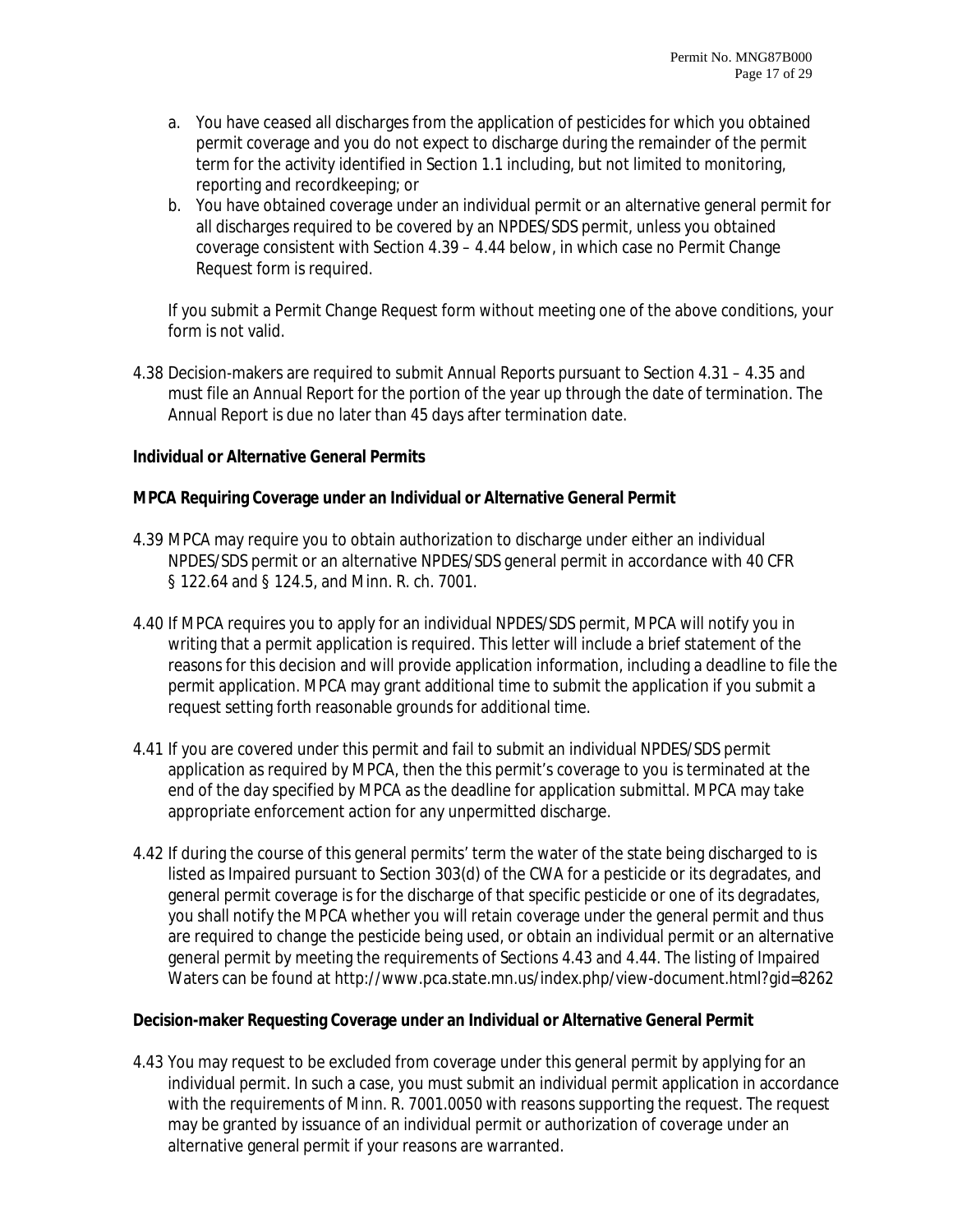4.44 When an individual NPDES/SDS permit or an alternative NPDES/SDS general permit is issued, authorization to discharge under this permit is terminated on the effective date of the individual permit or the date of authorization of coverage under the alternative general permit.

## **5. Standard Permit Requirements**

- 5.1 Incorporation by Reference. The following applicable federal and state laws are incorporated by reference in this permit, are applicable to the Permittee, and are enforceable parts of this permit: 40 CFR §§ 122.41, 122.42, pts. 136, 403, and 503; Minn. R. chs. 7001, 7041, 7045, 7050, 7052, 7053, 7060, and 7080; and Minn. Stat. chs. 115 and 116.
- 5.2 Other federal and state laws. Permittees must comply with all other applicable federal and state laws and regulations that pertain to the application of pesticides. For example, this permit does not negate the requirements under the FIFRA and its implementing regulations to use registered pesticides consistent with the product's labeling. In fact, applications in violation of certain FIFRA requirements could also be a violation of the permit and therefore a violation of the CWA (e.g. exceeding label application rates).
- 5.3 Permittee Responsibility. The Permittee shall perform the actions or conduct the activity authorized by the permit in compliance with the conditions of the permit and, if required, in accordance with the plans and specifications approved by the Agency (Minn. R. 7001.0150, subp. 3, item E).
- 5.4 Toxic Discharges Beyond Impact to Target Species Prohibited. Whether or not this permit includes effluent limitations for toxic pollutants, the Permittee shall not discharge a toxic pollutant that will impact non-target species except according to 40 CFR, pt. 400 to 460 and Minn. R. chs. 7050, 7052, 7053 and any other applicable MPCA rules (Minn. R. 7001.01090, subp. 1, item A).
- 5.5 Nuisance Conditions Prohibited. The Permittee's discharge shall not cause any nuisance conditions including, but not limited to floating solids, scum and visible oil film, acutely toxic conditions to non-target aquatic life, or other adverse impact on the receiving water (Minn. R. 7001.0210, subp. 2).
- 5.6 Property Rights. This permit does not convey a property right or an exclusive privilege (Minn. R. 7001.0150, subp 3. item C).
- 5.7 Liability Exemption. In issuing this permit, the state and the MPCA assume no responsibility for damage to persons, property, or the environment caused by the activities of the Permittee in the conduct of its actions, including those activities authorized, directed, or undertaken under this permit. To the extent the state and the MPCA may be liable for the activities of its employees, that liability is explicitly limited to that provided in the Tort Claims Act (Minn. R. 7001.0150, subp. 3, item O).
- 5.8 Agency Obligations. The MPCA's issuance of this permit does not obligate the MPCA to enforce local laws, rules, or plans beyond what is authorized by Minn. Stat. (Minn. R. 7001.0150, subp. 3, item D).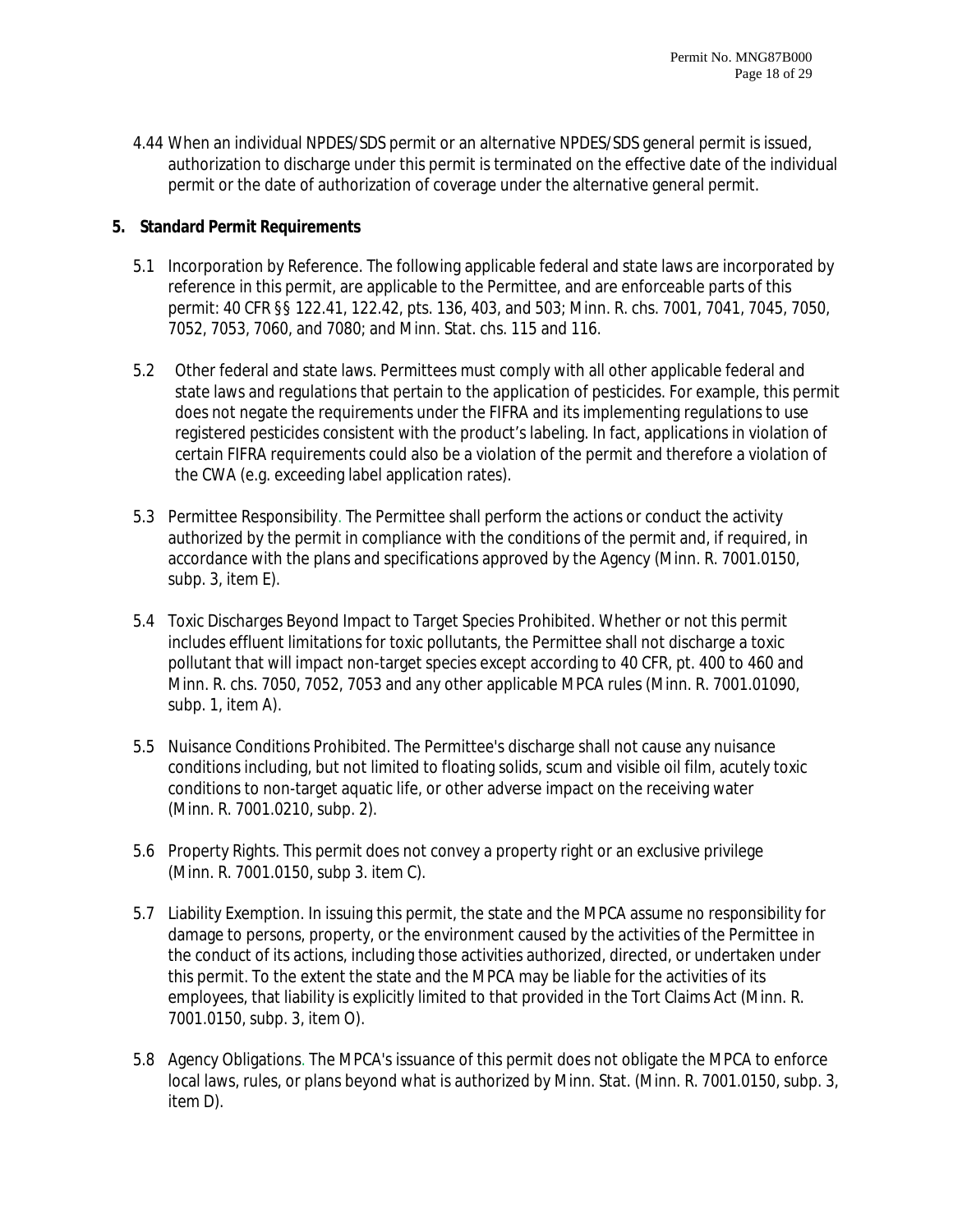- 5.9 Liabilities. The MPCA's issuance of this permit does not release the Permittee from any liability, penalty or duty imposed by Minnesota or federal statutes or rules or local ordinances, except the obligation to obtain the permit (Minn. R. 7001.0150, subp. 3, item A).
- 5.10 More Stringent Rules. The issuance of this permit does not prevent the future adoption by the MPCA of pollution control rules, standards, or orders more stringent than those now in existence and does not prevent the enforcement of these rules, standards, or orders against the Permittee (Minn. R. 7001.0150, subp. 3, item B).
- 5.11 Severability. The provisions of this permit are severable, and if any provisions of this permit, or the application of any provision of this permit to any circumstance, are held invalid, the application of such provision to other circumstances and the remainder of this permit shall not be affected thereby.
- 5.12 Compliance with Other Rules and Statutes. The Permittee shall comply with all applicable air quality, solid waste, and hazardous waste statutes and rules.
- 5.13 Inspection and Entry. When authorized by Minn. Stat. § 115.04; 115B.17, subd. 4; and 116.091, and upon presentation of proper credentials, the agency, or an authorized employee or agent of the agency, shall be allowed by the Permittee to enter at reasonable times upon the property of the Permittee to examine and copy books, papers, records, or memoranda pertaining to the construction, modification, or operation of the facility covered by the permit or pertaining to the activity covered by the permit; and to conduct surveys and investigations, including sampling or monitoring, pertaining to the construction, modification, or operation of the facility covered by the permit or pertaining to the activity covered by the permit (Minn. R. 7001.0150, subp. 3[I]).
- 5.14 Completing Reports. The Permittee shall submit the results of the required sampling and monitoring activities on the forms provided, specified, or approved by the MPCA. The information shall be recorded in the specified areas on those forms and in the units specified (Minn. R. 7001.1090, subp. 1, item D; Minn. R. 7001.0150, subp. 2, item B).

Required forms may include:

- a. Adverse Incident Report
- b. Annual Report

#### 5.15 **Submitting Reports. Forms shall be submitted to:**

MPCA

Attn: Pesticide NPDES/SDS Permitting Reports 520 Lafayette Road North St. Paul, Minnesota 55155-4194

Forms shall be submitted as specified in this permit. Annual Report shall be submitted for each event even if no discharge occurred during the reporting period. (Minn. R. 7001.0150, subps. 2[B] and 3[H])

5.16 Incomplete or Incorrect Reports. The Permittee shall immediately submit an amended report to the MPCA upon discovery by the Permittee or notification by the MPCA that it has submitted an incomplete or incorrect report. The amended report shall contain the missing or corrected data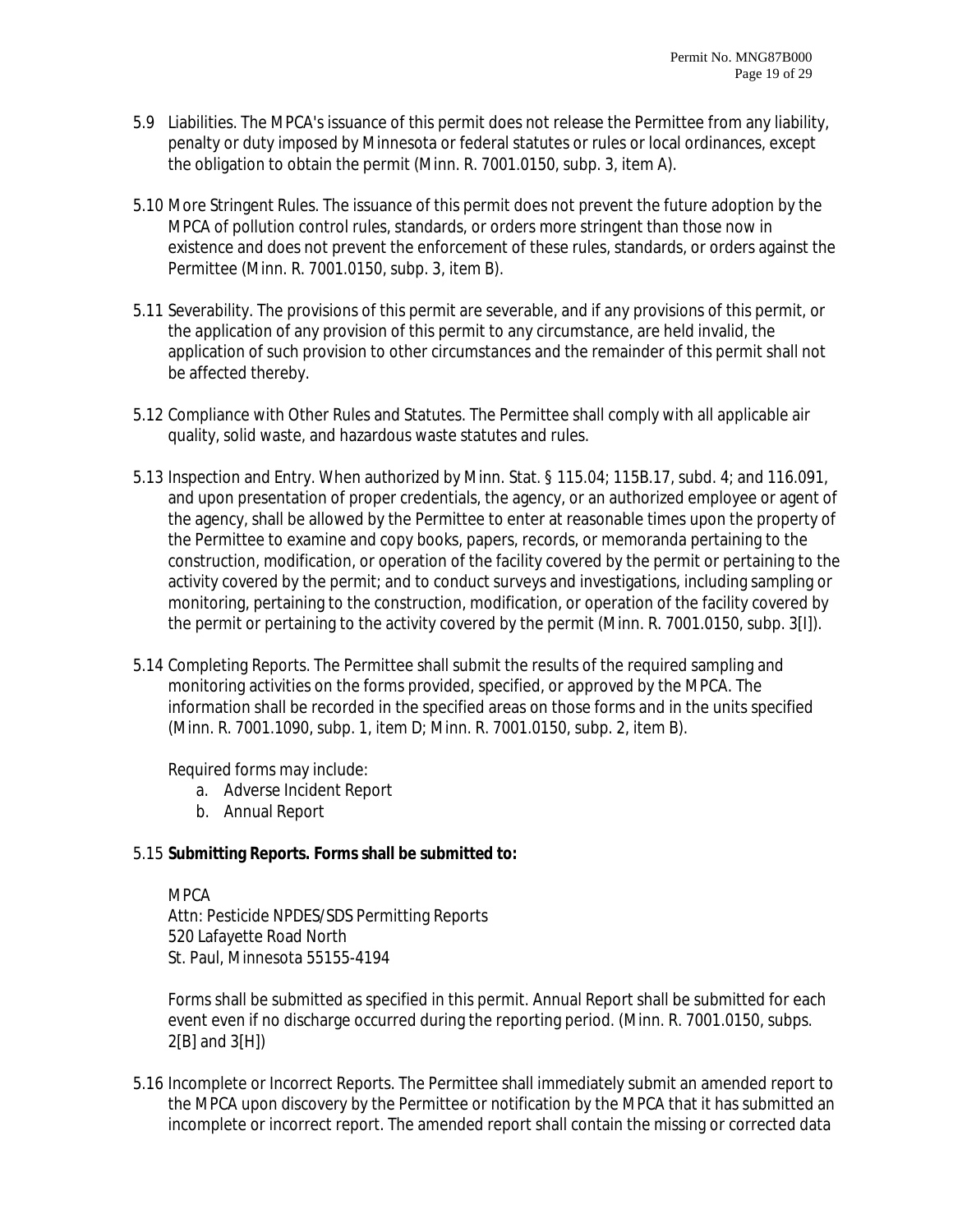along with a cover letter explaining the circumstances of the incomplete or incorrect report (Minn. R. 7001.0150, subp. 3, item G).

- 5.17 Required Signatures. All forms, reports, and other documents submitted to the MPCA shall be signed by the Permittee or the duly authorized representative of the Permittee. Minn. R. 7001.0150, subp. 2, item D. The person or persons that sign the forms, reports, or other documents must certify that he or she understands and complies with the certification requirements of Minn. R. 7001.0070 and 7001.0540, including the penalties for submitting false information.
- 5.18 Records. The Permittee shall, when requested by the Agency, submit within a reasonable time the information and reports that are relevant to the control of pollution regarding the construction, modification, or operation of the facility covered by the permit or regarding the conduct of the activity covered by the permit. (Minn. R. 7001.0150, subp. 3, item H)
- 5.19 Confidential Information. Except for data determined to be confidential according to Minn. Stat. § 116.075, subd. 2, all reports required by this permit shall be available for public inspection. In order to maintain data for confidential use of the MPCA, pursuant to Minn. Stat. § 116.075, or as nonpublic data not on individuals or private data as it relations to individuals, pursuant to Minn. Stat. § 13.37, a person must affirmatively request such recognition by providing the Commissioner a written request setting forth the statutory grounds and the reasons that justify the classification of the records or other information as not public. (Minn. R. 7001.1300, subp. 1) Effluent data shall not be considered confidential. To request the Agency maintain data as confidential, the Permittee must follow Minn. R. 7000.1300.

#### **Noncompliance and Enforcement**

- 5.20 Subject to Enforcement Action and Penalties. Noncompliance with a term or condition of this permit subjects the Permittee to penalties provided by federal and state law set forth in section 309 of the CWA; 33 U.S.C. §1319, as amended; and in Minn. Stat. §§ 115.071 and 116.072, including monetary penalties, imprisonment, or both (Minn. R. 7001.1090, subp. 1, item D).
- 5.21 Criminal Activity. The Permittee may not knowingly make a false statement, representation, or certification in a record or other document submitted to the Agency. A person who falsifies a report or document submitted to the Agency, or tampers with, or knowingly renders inaccurate a monitoring device or method required to be maintained under this permit is subject to criminal and civil penalties provided by federal and state law (Minn. R. 7001.0150, subp. 3[G]).
- 5.22 Noncompliance Defense. It shall not be a defense for the Permittee in an enforcement action that it would have been necessary to halt or reduce the permitted activity in order to maintain compliance with the conditions of this permit (40 CFR § 122.41 [c]).
- 5.23 Civil and Criminal Liability. Nothing in this permit shall be construed to relieve the Permittee from civil or criminal penalties for noncompliance with the terms and conditions provided herein. Nothing in this permit shall be construed to preclude the initiation of any legal action or relieve the Permittee from any responsibilities, liabilities, or penalties to which the Permittee is or may be subject to under Section 311 of the CWA and Minn. Stat. chs. 115 and 116, as amended; and any rules adopted thereunder.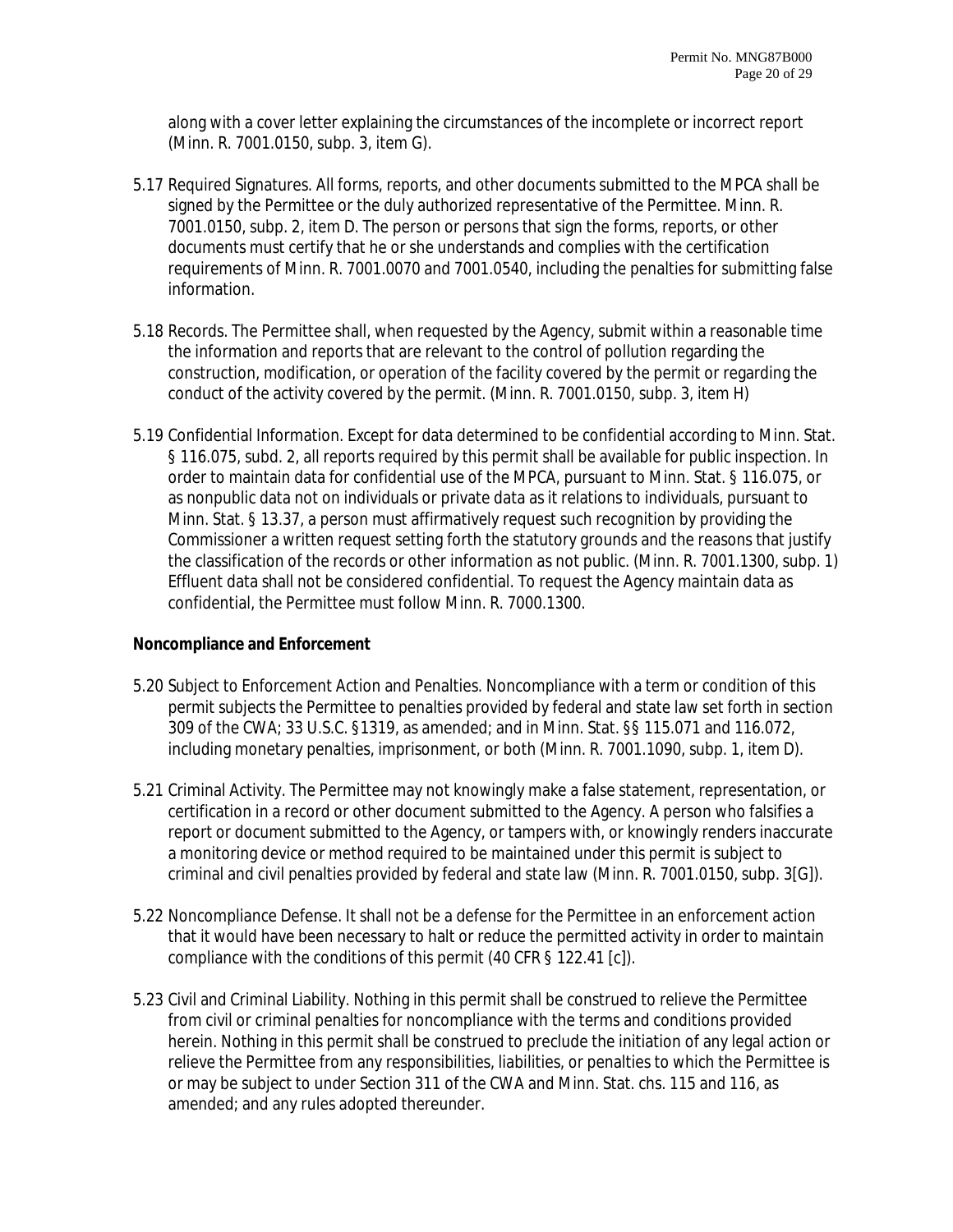- 5.24 Noncompliance. If the Permittee discovers, through any means, including notification by the MPCA, that noncompliance with a condition of the permit has occurred, the Permittee shall take all reasonable steps to minimize the adverse impacts on human health, public drinking water supplies, or the environment resulting from the noncompliance (Minn. R. 7001.1090, subp. 3, item J)
- 5.25 Unauthorized Releases of Wastewater Prohibited. Except for conditions specifically described in Minn. R. 7001.1090, subp. 1(J) and ( K), all unauthorized bypasses, overflows, discharges, spills, or other releases of wastewater or materials to the environment, whether intentional or not, are prohibited. However, the MPCA will consider the Permittee's compliance with permit requirements, frequency of release, quantity, type, location, and other relevant factors when determining appropriate action. (40 CFR § 122.41 and Minn. Stat. § 115.061)
- 5.26 Discovery of a Release. Upon discovery of a release, the Permittee shall:
	- a. Immediately take all reasonable action necessary to minimize or abate the incident and to recover any pesticides involved in the incident.
	- b. Notify the Minnesota Department of Public Safety Duty Officer at 800-422-0798 (toll free) or 651-649-5451 (metro area) immediately upon discovery of the release. In addition, you may also contact the MPCA during business hours at 800-657-3864.
	- c. Recover as rapidly and as thoroughly as possible all substances and materials released or immediately take other action as may be reasonably possible to minimize or abate pollution to waters of the state or potential impacts to human health caused thereby. If the released materials or substances cannot be immediately or completely recovered, the Permittee shall contact the MPCA. If directed by the MPCA, the Permittee shall consult with other local, state or federal agencies (such as the MDNR and/or the Wetland Conservation Act authority) for implementation of additional clean-up or remediation activities in wetland or other sensitive areas.
	- d. If directed by the MPCA, the Permittee shall collect representative samples of the release. The Permittee shall sample the release for parameters of concern immediately following discovery of the release. The Permittee may contact the MPCA during business hours to discuss the sampling parameters and protocol. If the release cannot be immediately stopped, the Permittee shall consult with MPCA regarding additional sampling requirements. Samples shall be collected at least, but not limited to, two times per week for as long as the release continues.
	- e. Submit the sampling results as directed by the MPCA. At a minimum, the results shall be submitted to the MPCA within 15 days of the release.
- 5.27 Upset Defense. In the event of temporary noncompliance by the Permittee with an applicable effluent limitation resulting from an upset of the Permittee's activity due to factors beyond the control of the Permittee, the Permittee has an affirmative defense to an enforcement action brought by the Agency as a result of the noncompliance if the Permittee demonstrates by a preponderance of competent evidence:
	- a. The specific cause of the upset.
	- b. That the upset was unintentional.
	- c. That the upset resulted from factors beyond the reasonable control of the Permittee and did not result from operational error, improperly designed treatment facilities, inadequate treatment facilities, lack of preventative maintenance, or increases in production which are beyond the design capability of the treatment facilities.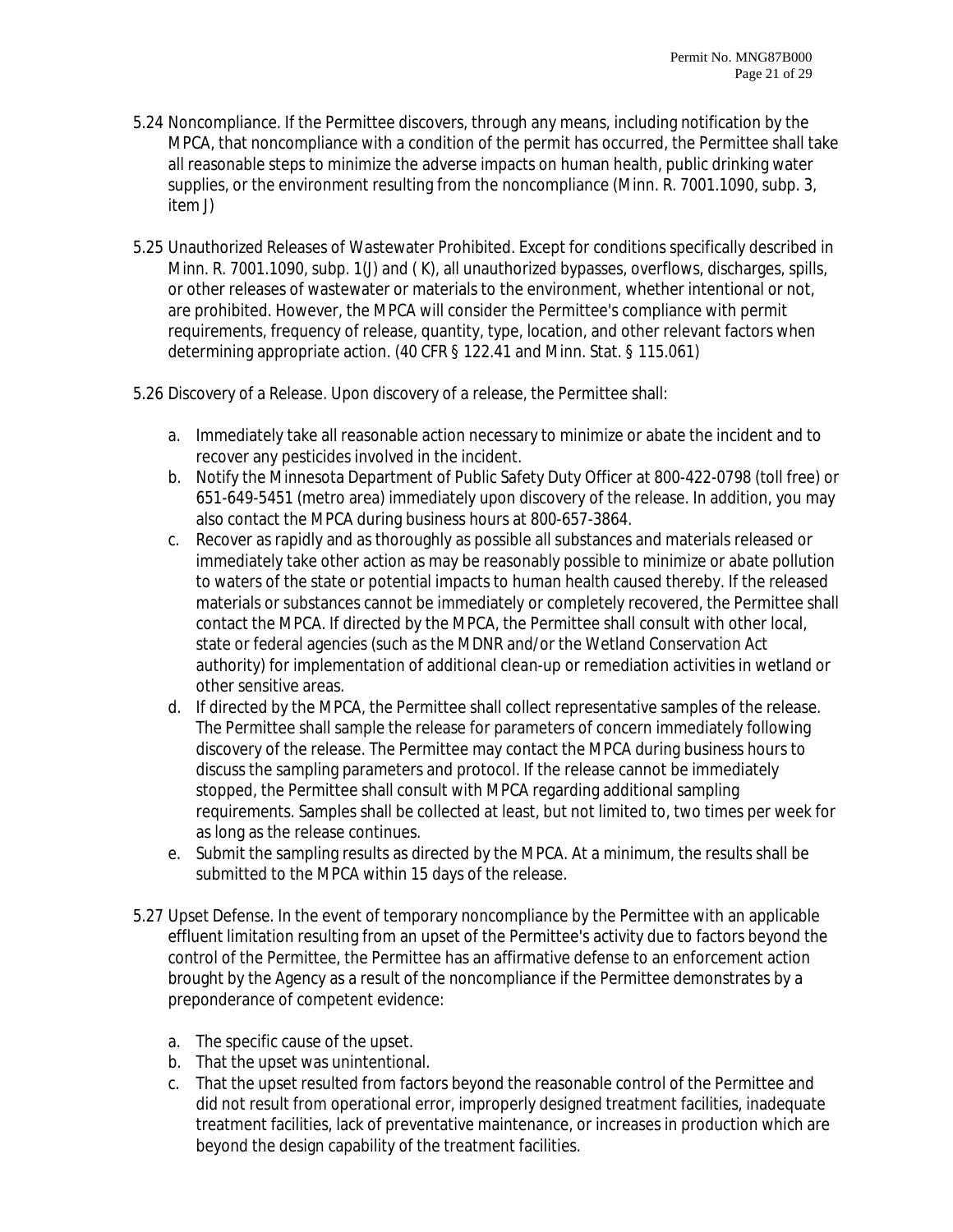- d. That at the time of the upset the facility was being properly operated.
- e. That the Permittee properly notified the Commissioner of the upset in accordance with Minn. R. 7001.1090, subp. 1, item I.
- f. That the Permittee implemented the remedial measures required by Minn. R. 7001.0150, subp. 3, item J.
- 5.28 The Permittee shall at all times properly operate and maintain the equipment and systems of treatment and control, and the appurtenances related to them which are installed or used by the Permittee to achieve compliance with the conditions of the permit. Proper operation and maintenance includes effective performance, adequate funding, adequate operator staffing and training, and adequate laboratory and process controls, including appropriate quality assurance procedures.
- 5.29 Report Changes. The Permittee shall give advance notice as soon as possible to the MPCA of any substantial changes in operational procedures, activities that may alter the nature or frequency of the discharge, and/or material factors that may affect compliance with the conditions of this permit (Minn. R. 7001.0150, subp. 3, item M).
- 5.30 MPCA Initiated Permit Modification, Suspension, or Revocation. The MPCA may modify or revoke and reissue this permit pursuant to Minn. R. 7001.0170. The MPCA may revoke without reissuance this permit pursuant to Minn. R. 7001.0180.
- 5.31 TMDL Impacts. Facilities that discharge to an impaired surface water, watershed or drainage basin may be required to comply with additional permits or permit requirements, including additional restrictions as authorized by the CWA 303(d)(4)(A) and 40 CFR § 122.44(l)(2)(i) necessary to ensure consistency with the assumptions and requirements of any applicable EPA approved wasteload allocations resulting from Total Maximum Daily Load (TMDL) studies.
- 5.32 Permit Transfer. The permit is not transferable to any person without the express written approval of the Agency after compliance with the requirements of Minn. R. 7001.0190. A person to whom the permit has been transferred shall comply with the conditions of the permit (Minn. R. 7001.0150, subp. 3, item N).
- 5.33 Permit Reissuance. If the Decision-maker desires to continue permit coverage beyond the date of permit expiration, the Decision-maker shall submit an application for reissuance at least 180 days before permit expiration. If the Decision-maker does not intend to continue the activities authorized by this permit after the expiration date of this permit, the Decision-maker shall notify the MPCA in writing at least 180 days before permit expiration.

If the Decision-maker has submitted a timely application for permit reissuance, the Permittee may continue to conduct the activities authorized by this permit, in compliance with the requirements of this permit, until the MPCA takes final action on the application, unless the MPCA determines any of the following (Minn. R. 7001.0040 and 7001.0160):

- a. The Permittee is not in substantial compliance with the requirements of this permit, or with a stipulation agreement or compliance schedule designed to bring the Permittee into compliance with this permit.
- b. The MPCA, as a result of an action or failure to act by the Permittee, has been unable to take final action on the application on or before the expiration date of the permit.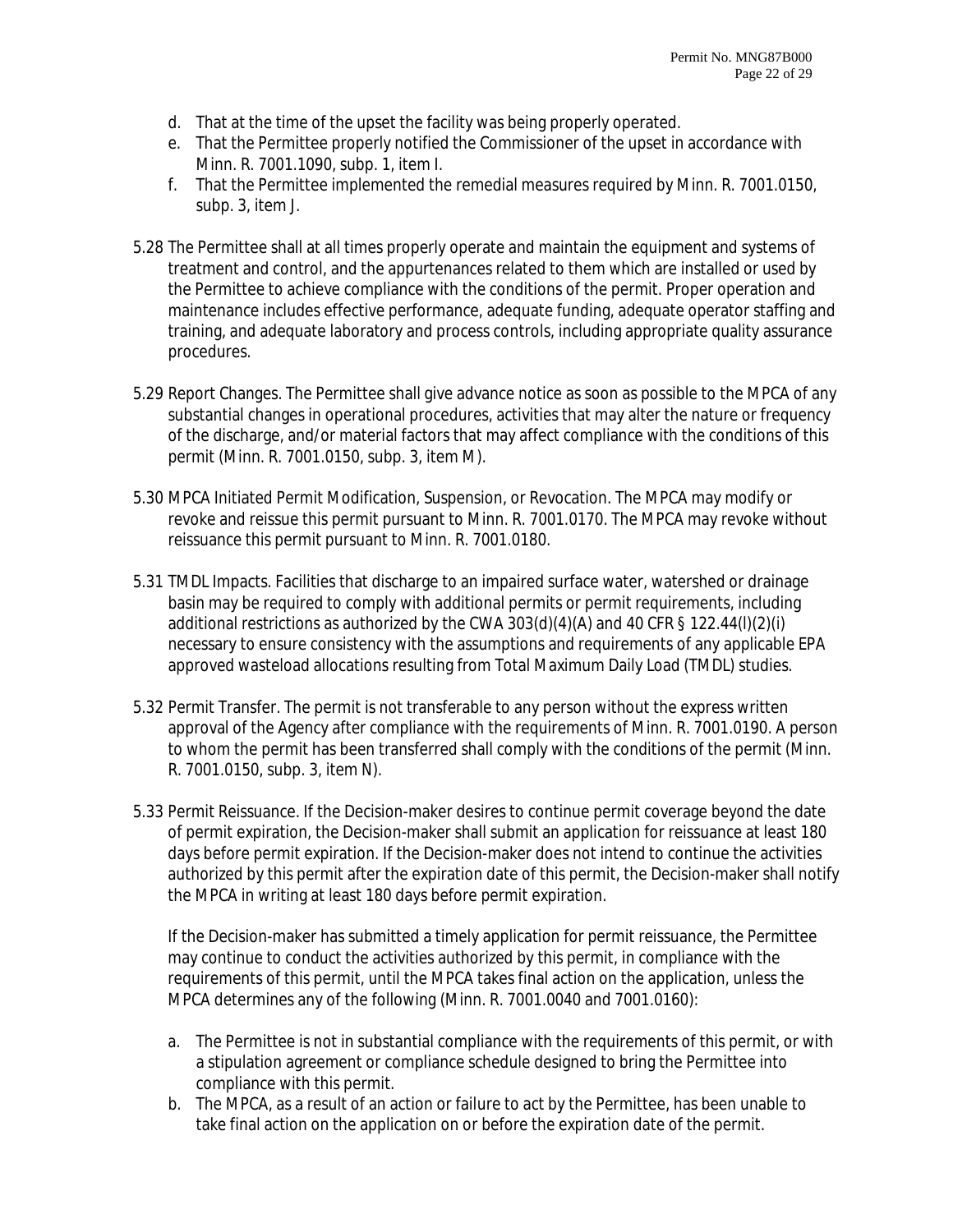c. The Permittee has submitted an application with major deficiencies or has failed to properly supplement the application in a timely manner after being informed of deficiencies.

# **6. Permit Specific Definitions**

- 6.1 "Act" means the federal CWA, as amended, 33 U.S. Code 1251 et seq.
- 6.2 "Action Threshold" means the point at which pest populations or environmental conditions can no longer be tolerated, necessitating that pest control action be taken based on economic, human health, aesthetic, or other effects. Sighting a single pest does not always mean control is needed. Action Thresholds help determine both the need for control actions and the proper timing of such actions.
- 6.3 "Active Ingredient" means any substance (or group of structurally similar substances if specified by the Agency) that will prevent, destroy, repel, or mitigate any pest, or that functions as a plant regulator, desiccant, or defoliant within the meaning of FIFRA sec. 2(a). (40 CFR § 152.3). Active ingredient also means a pesticidal substance that is intended to be produced and used in a living plant, or in the produce thereof, and the genetic material necessary for the production of such a pesticidal substance (40 CFR § 174.3).
- 6.4 "Adverse Incident" means an incident that you have observed upon inspection or of which you otherwise become aware in which non-target organisms may have been exposed to a pesticide residue and suffered a toxic or adverse effect. The phrase "toxic or adverse effects" includes effects that occur within waters of the state on non-target plants, fish, or wildlife that are not otherwise identified and described on the pesticide product label or otherwise not expected to be present as a result of exposure to a pesticide residue, and may include:
	- a. Distressed or dead juvenile and small fishes.
	- b. Washed up or floating fish.
	- c. Fish swimming abnormally or erratically.
	- d. Fish lying lethargically at water surface or in shallow water.
	- e. Fish that are listless or nonresponsive to disturbance.
	- f. Stunting, wilting, or desiccation of non-target submerged or emergent aquatic plants.
	- g. Other dead or visibly distressed non-target aquatic organisms (amphibians, turtles, invertebrates, etc.).

The phrase, "toxic or adverse effects," also includes any adverse effects to humans (e.g., skin rashes) or domesticated animals that occur either directly or indirectly from a discharge to waters of the state that are temporally and spatially related to exposure to a pesticide residue (e.g., vomiting, lethargy).

- 6.5 "Agency" means the Minnesota Pollution Control Agency (MPCA).
- 6.6 "Applicator," for the purpose of this permit, means any entity associated with the application of pesticides which results in a discharge to waters of the state who performs the application of a pesticide or who has day-to-day control of the application (i.e., they are authorized to direct workers to carry out those activities). Applicators are required to be licensed if hired or to apply registered pesticides. See Minn. Stat. § 18B.29 through 18B.35 for specifics on certification and licensing.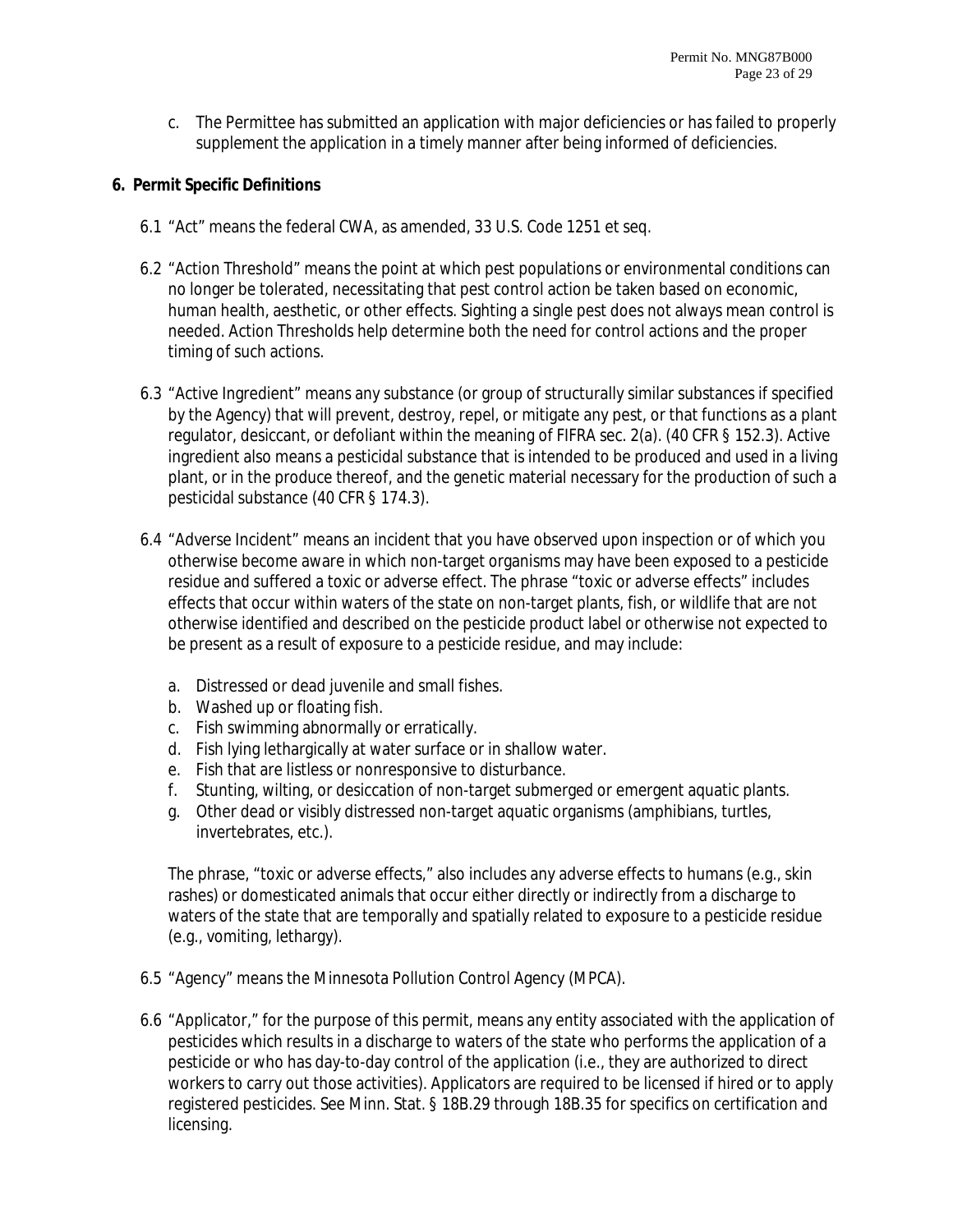- 6.7 "Best Management Practices" or "BMPs" means practices to prevent or reduce the pollution of waters of the state, including schedules of activities, prohibitions of practices, and other management practices, and also includes treatment requirements, operating procedures, and practices to control plant site runoff, spillage or leaks, sludge or waste disposal or drainage from raw material storage. (Minn. R. 7001.1020, subp. 5).
- 6.8 "Biological Control Agents" mean agents that are organisms that can be introduced to your sites, such as herbivores, predators, parasites, and hyperparasites(Source: US FWS IPM Guidance, 2004).
- 6.9 "Biological Pesticides" (also called biopesticides) include microbial pesticides, biochemical pesticides, and plant-incorporated protectants (PIP). Microbial pesticide means a microbial agent intended for preventing, destroying, repelling, or mitigating any pest, or intended for use as a plant regulator, defoliant, or dessicant, that (1) is a eucaryotic microorganism including, but not limited to, protozoa, algae, and fungi; (2) is a procaryotic microorganism, including, but not limited to, Eubacteria and Archaebacteria; or (3) is a parasitically replicating microscopic element, including but not limited to, viruses.(40 CFR §158.2100[b]) Biochemical pesticide mean a pesticide that (1) is a naturally-occurring substance or is structurally-similar and functionally identical to a naturally-occurring substance; (2) has a history of exposure to humans and the environment demonstrating minimal toxicity, or in the case of a synthetically-derived biochemical pesticides, is equivalent to a naturally-occurring substance that has such a history; and (3) has a non-toxic mode of action to the target pest(s). (40 CFR § 158.2000[a][1]) Plantincorporated protectant means a pesticidal substance that is intended to be produced and used in a living plant, or in the produce thereof, and the genetic material necessary for production of such a pesticidal substance. It also includes any inert ingredient contained in the plant, or produce thereof. (40 CFR § 174.3)
- 6.10 "CFR" means the Code of Federal Regulations.
- 6.11 "Chemical Pesticides" means all pesticides not otherwise classified as biological pesticides.
- 6.12 "Commissioner" means the commissioner of the Minnesota Pollution Control Agency or a designated representative.
- 6.13 "Control Measures" refers to any Best Management Practice (BMP) or other method used to meet the effluent limitations. Control measures must comply with manufacturer specifications, industry standards and recommended industry practices related to the application of pesticides, and relevant legal requirements. Additionally, control measures could include other actions that a prudent operator would implement to reduce and/or eliminate pesticide discharges to waters of the state to comply with the effluent limitations in Sections 3 and 4 of this permit.
- 6.14 "Cultural Methods" means manipulation of the habitat to increase pest mortality by making the habitat less suitable to the pest.
- 6.15 "Decision-maker" means any entity associated with the application of pesticides which results in a discharge to waters of the state and that has control over the decision to perform pesticide applications, including the ability to modify those decisions. This does not include local, state or other units of government that may provide instruction or control documents based on their authority over pests or the use of pesticides by another party (i.e. the Lake Association is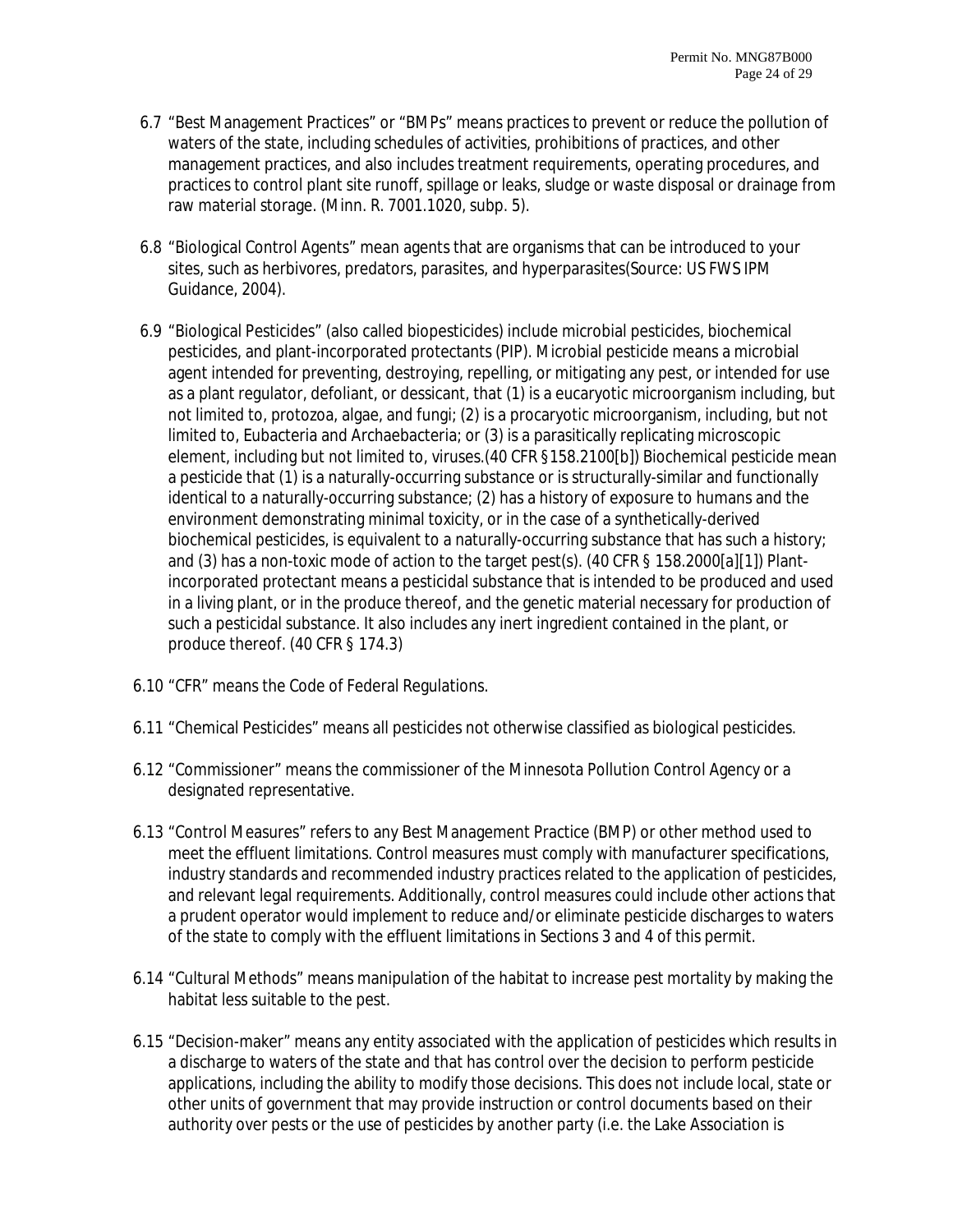considered the Decision-maker even if the MDNR may direct the Lake Association to use a specific pesticide product or limit the amount to be applied).

- 6.16 "Declared Pest Emergency Situation" means an event defined by a public declaration by a federal agency, state, or local government of a pest problem determined to require control through application of a pesticide beginning less than ten days after identification of the need for pest control. This public declaration may be based on:
	- a. Significant risk to human health.
	- b. Significant economic loss.
	- c. Significant risk to:
		- 1) Endangered species.
		- 2) Threatened species.
		- 3) Beneficial organisms.
		- 4) The environment (40 CFR pt.166).
- 6.17 "Discharge" when used without qualification, means the "discharge of a pollutant" (40 CFR § 122.2).
- 6.18 "Duty Officer" means the Minnesota Duty Officer, Department of Public Safety, Division of Emergency Management.
- 6.19 "Facility or Activity" means any NPDES "point source" (including land or appurtenances thereto) that is subject to regulation under the NPDES program (40 CFR § 122.2).
- 6.20 "Federal Facility" means any buildings, installations, structures, land, public works, equipment, aircraft, vessels, and other vehicles and property, owned, operated, or leased by, or constructed, or manufactured for the purpose of leasing to the federal government.
- 6.21 "For-Hire Applicator" includes persons who make contractual pesticide applications for which they or their employer receives compensation (e.g., lawn care firms, pest control companies). This includes "Commercial Applicators" as defined in Minn. Stat. ch. 18B.
- 6.22 "General Permit" means a permit issued under Minn. R. 7001.0210 to a category of permittees whose operations, emissions, activities, discharges, or facilities are the same or substantially similar.
- 6.23 "Impaired Water**"** or "Water Quality Impaired Water," for the purposes of this permit, means a water identified by the state pursuant to Section 303(d) of the CWA as not meeting applicable state water quality standards (these waters are called "water quality limited segments" under 40 CFR § 130.2(j). Impaired waters include both waters with approved or established TMDLs, and those for which a TMDL has not yet been approved or established.
- 6.24 "Inert Ingredient" means any substance (or group of structurally similar substances if designated by the Agency), other than an active ingredient, that is intentionally included in a pesticide product. (40 CFR § 152.3) Inert ingredient also means any substance, such as a selectable marker, other than the active ingredient, where the substance is used to confirm or ensure the presence of the active ingredient, and includes the genetic material necessary for the production of the substance, provided that genetic material is intentionally introduced into a living plant in addition to the active ingredient. (40 CFR § 174.3)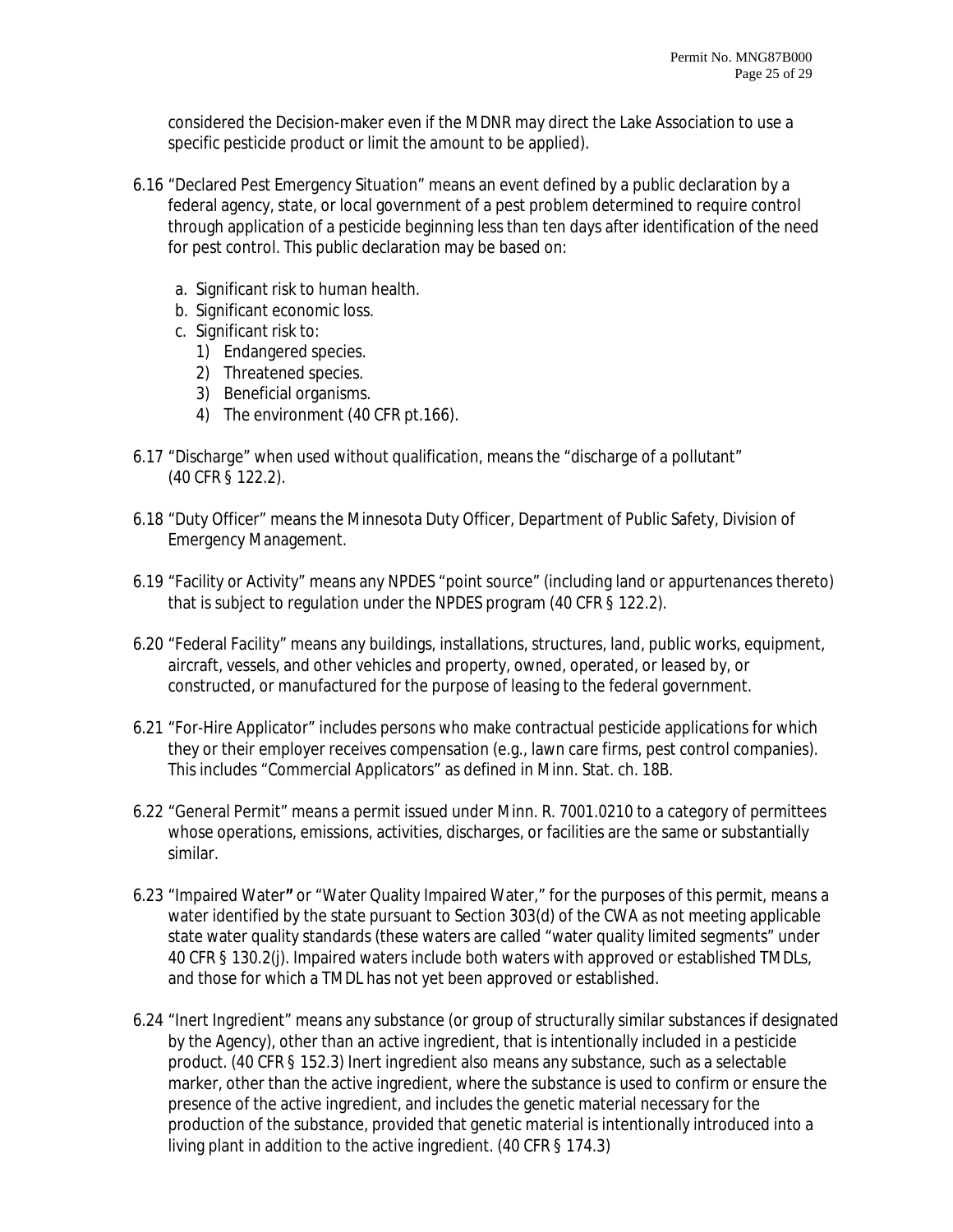- 6.25 **"**Large Entity" means any: (a) public entity that serves a population greater than 10,000 or (b) private enterprise that exceeds the Small Business Administration size standard as identified at 13 CFR § 121.201.
- 6.26 "Mechanical/Physical Methods" mechanical tools or physical alterations of the environment, for pest prevention or removal.
- 6.27 "Minimize" means to reduce and/or eliminate pesticide discharges to waters of the state through the use of "control measures" to the extent technologically available and economically practicable and achievable.
- 6.28 "MPCA" means the Minnesota Pollution Control Agency, or Minnesota Pollution Control Agency staff as delegated by the Minnesota Pollution Control Agency.
- 6.29 "Non-target Organisms" includes the plant and animal hosts of the target species, the natural enemies of the target species living in the community, and other plants and animals, including vertebrates, living in or near the community that are not the target of the pesticide.
- 6.30 "NPDES" means National Pollutant Discharge Elimination System which is the program for issuing, modifying, revoking, reissuing, terminating, monitoring, and enforcing permits and imposing and enforcing pretreatment requirements under sections, 307, 318, 402, and 405 of the CWA; 33 U.S.C.§§ 1317, 1328, 1342, and 1345.
- 6.31 "Outstanding Resource Value Waters" are waters within the Boundary Waters Canoe Area Wilderness, Voyageur's National Park, and Department of Natural Resources designated scientific and natural areas, wild, scenic, and recreational river segments, Lake Superior, those portions of the Mississippi River from Lake Itasca to the southerly boundary of Morrison County that are included in the Mississippi Headwaters Board comprehensive plan dated February 12, 1981, and other waters of the state with high water quality, wilderness characteristics, unique scientific or ecological significance, exceptional recreational value, or other special qualities which warrant stringent protection from pollution (Minn. R. 7050.0180 subp. 2(A), including any updates).
- 6.32 "Permittee" means any entity associated with the application of pesticides which results in a discharge to waters of the state regardless of whether a NOI is required to be submitted.
- 6.33 "Person" means an individual, association, partnership, corporation, municipality, State or Federal agency, or an agent or employee thereof.
- 6.34 "Pest" means an insect, rodent, nematode, fungus, weed, terrestrial or aquatic plant, animal life, virus, bacteria, or other organism designated by rule as a pest, except a virus, bacteria, or other microorganism on or in living humans or other living animals (Minn. Stat. 18B.01, subd. 17).
- 6.35 "Pest Management Area" means the area of land, including any water, for which you are conducting pest management activities covered by this permit.
- 6.36 "Pest Management Measure" means any practice used to meet the effluent limitations that comply with manufacturer specifications, industry standards and recommended industry practices related to the application of pesticides, relevant legal requirements and other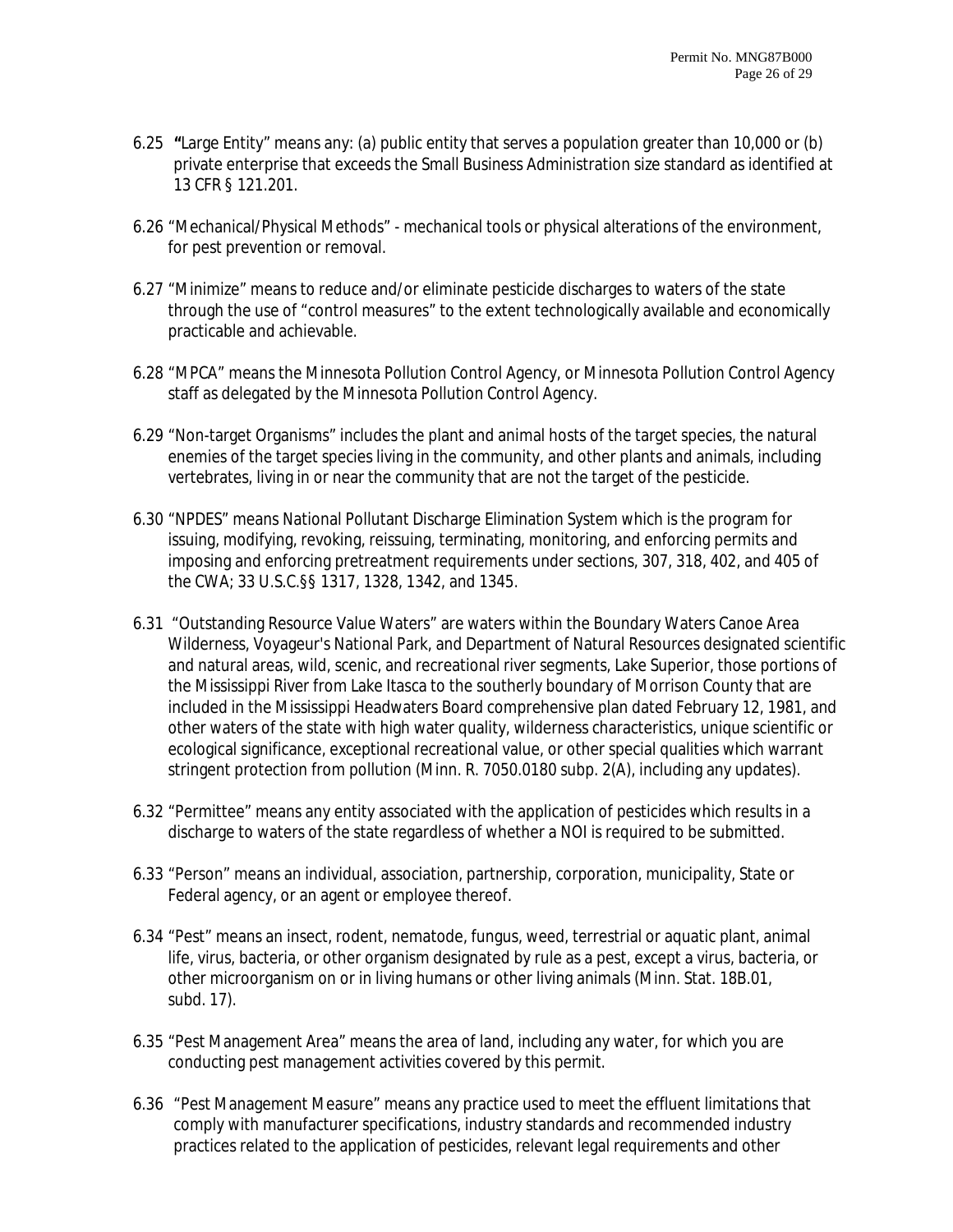provisions that a prudent operator would implement to reduce and/or eliminate pesticide discharges to waters of the state.

6.37 "Pesticide" means a substance or mixture of substances intended to prevent, destroy, repel, or mitigate a pest, and a substance or mixture of substances intended for use as a plant regulator, defoliant, or desiccant (Minn.Stat. 18B.01, subd. 18).

Under FIFRA Section 2(u), "Pesticide" means: (1) any substance or mixture of substances intended for preventing, destroying, repelling, or mitigating any pest, (2) any substance or mixture of substances intended for use as a plant regulator, defoliant, or desiccant, and (3) any nitrogen stabilizer, except that the term ''pesticide'' shall not include any article that is a "new animal drug" within the meaning of section 201(w) of the Federal Food, Drug, and Cosmetic Act (21 U.S.C. 321[w]), that has been determined by the Secretary of Health and Human Services not to be a new animal drug by a regulation establishing conditions of use for the article, or that is an animal feed within the meaning of section  $201(x)$  of such Act  $(21 \text{ U.S.C. } 321[x])$ bearing or containing a new animal drug. The term "pesticide" does not include liquid chemical sterilant products (including any sterilant or subordinate disinfectant claims on such products) for use on a critical or semi-critical device, as defined in section 201 of the Federal Food, Drug, and Cosmetic Act (21 U.S.C. 321). For purposes of the preceding sentence, the term "critical device" includes any device that introduced directly into the human body, either into or in contact with the bloodstream or normally sterile areas of the body and the term ''semi-critical device'' includes any device that contacts intact mucous membranes but which does not ordinarily penetrate the blood barrier or otherwise enter normally sterile areas of the body.

The term "pesticide" applies to insecticides, herbicides, fungicides, rodenticides, and various other substances used to control pests. The definition encompasses all uses of pesticides authorized under FIFRA including uses authorized under sections 3 (registration), 5 (experimental use permits), 18 (emergency exemptions), 24(c) (special local needs registrations), and 25(b) (exemptions from FIFRA).

Note: drugs used to control diseases of humans or animals (such as livestock and pets) are not considered pesticides; such drugs are regulated by the Food and Drug Administration. Fertilizers, nutrients, and other substances used to promote plant survival and health are not considered plant growth regulators and thus are not pesticides. Biological control agents, except for certain microorganisms, are exempted from regulation under FIFRA. (Biological control agents include beneficial predators such as birds or ladybugs that eat insect pests, parasitic wasps, fish, etc).

*This permit uses the term "pesticide" when referring to the "pesticide, as applied." When referring to the chemical in the pesticide product with pesticidal qualities, the permit uses the term "active ingredient."* 

6.38 "Pesticide Product" means a pesticide in the particular form (including composition, packaging, and labeling) in which the pesticide is, or is intended to be, distributed or sold. The term includes any physical apparatus used to deliver or apply the pesticide if distributed or sold with the pesticide.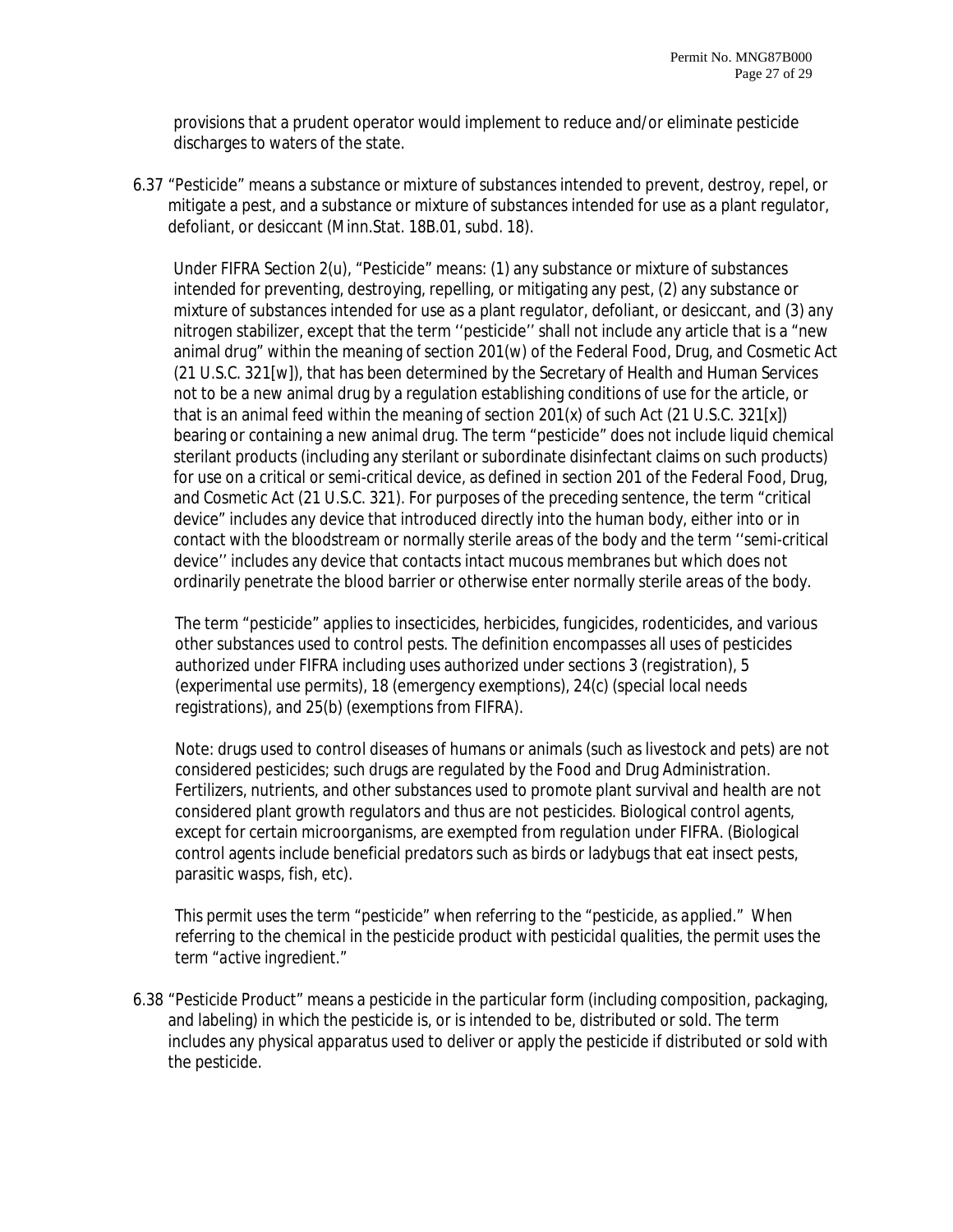- 6.39 "Pesticide Research and Development" means activities undertaken on a systematic basis to gain new knowledge (research) and/or the application of research findings or other scientific knowledge for the creation of new or significantly improved products or processes (experimental development). These types of activities are generally categorized under the fourdigit code of 5417 under the 2007 NAICS.
- 6.40 "Pesticide Residue" includes that portion of a pesticide application that is discharged from a point source to waters of the U.S. and no longer provides pesticidal benefits. It also includes any degradates of the pesticide.
- 6.41 "Point source" means any discernible, confined, and discrete conveyance, including but not limited to any pipe, ditch, channel, tunnel, conduit, well, discrete fissure, container, rolling stock, concentrated animal feeding operation, landfill leachate collection system, vessel, or other floating craft from which pollutants are or may be discharged. This term does not include return flows from irrigated agriculture or agricultural stormwater runoff (40 CFR §122.2).
- 6.42 "Pollutant" means any sewage, industrial waste, or other wastes, as defined in Minn. Stat. § 115.01, discharged into a disposal system or to waters of the state, and includes dredged spoil, solid waste, incinerator residue, filter backwash, sewage, garbage, sewage sludge, munitions, chemical wastes, biological materials, heat, wrecked or discarded equipment, rock, sand, cellar dirt, and industrial, municipal, and agricultural waste discharged into water. For purposes of this definition, a "biological pesticide" is considered a "biological material," and any "pesticide residue" resulting from use of a "chemical pesticide" is considered a "chemical waste" (excerpted from 40 CFR § 122.2).
- 6.43 "Release" means any bypass, overflow, discharge, spill, or other release of wastewater or materials to the environment.
- 6.44 "SDS" means State Disposal System and generally describes a permit issued by the state of Minnesota that is non-surface water discharging or land application facilities.
- 6.45 "Small Entity" means any: (a) public entity that serves a population of 10,000 or less or (b) private enterprise that does not exceed the Small Business Administration size standard as identified at 13 CFR § 121.201.
- 6.46 "Target Pest" is the organism toward which pest control measures are being directed.
- 6.47 "Technology-based effluent limitation, standard, or prohibition" means an effluent limitation, standard, or prohibition promulgated by the Environmental Protection Agency at 40 CRR pt. 400 to 460; under sections 301 and 306 of the CWA; 33 U.S.C.§§ 1311 and 1316 (Minn. R. 7010.0120, subp. 29).
- 6.48 "Total maximum daily load" or "TMDL" means the sum of the individual wasteload allocations for point sources and load allocations for nonpoint sources and natural background, as more fully defined in 40 section 130.2, paragraph (i). A TMDL sets and allocates the maximum amount of a pollutant that may be introduced into a water of the state and still assure attainment and maintenance of water quality standards (Minn. R. 7052.0010 subp. 42).